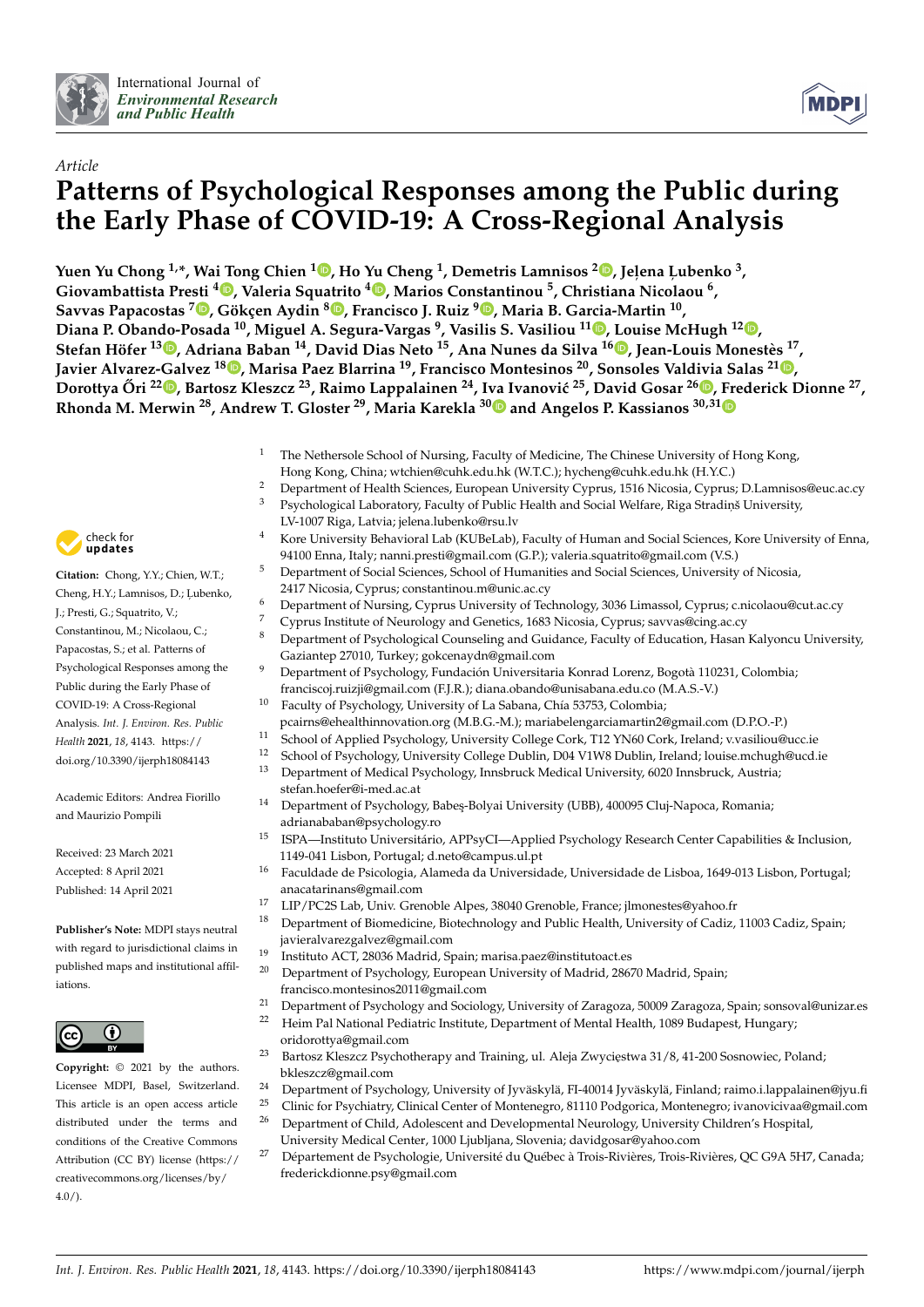- <sup>28</sup> Department of Psychiatry and Behavioral Science, Duke University, Durham, NC 27708, USA; rhonda.merwin@duke.edu
- <sup>29</sup> Division of Clinical Psychology and Intervention Science, University of Basel, 4001 Basel, Switzerland; andrew.gloster@unibas.ch
- <sup>30</sup> Department of Psychology, University of Cyprus, 1678 Nicosia, Cyprus; mkarekla@ucy.ac.cy (M.K.); angelos.kassianos@ucl.ac.uk (A.P.K.)
- <sup>31</sup> Department of Applied Health Research, University College London, London WC1E 6BT, UK
- **\*** Correspondence: conniechong@cuhk.edu.hk

**Abstract:** This study aimed to compare the mediation of psychological flexibility, prosociality and coping in the impacts of illness perceptions toward COVID-19 on mental health among seven regions. Convenience sampled online survey was conducted between April and June 2020 from 9130 citizens in 21 countries. Illness perceptions toward COVID-19, psychological flexibility, prosociality, coping and mental health, socio-demographics, lockdown-related variables and COVID-19 status were assessed. Results showed that psychological flexibility was the only significant mediator in the relationship between illness perceptions toward COVID-19 and mental health across all regions (all *p*s = 0.001–0.021). Seeking social support was the significant mediator across subgroups (all *p*s range  $=$  <0.001–0.005) except from the Hong Kong sample ( $p = 0.06$ ) and the North and South American sample ( $p = 0.53$ ). No mediation was found for problem-solving (except from the Northern European sample,  $p = 0.009$ ). Prosociality was the significant mediator in the Hong Kong sample ( $p = 0.016$ ) and the Eastern European sample ( $p = 0.008$ ). These findings indicate that fostering psychological flexibility may help to mitigate the adverse mental impacts of COVID-19 across regions. Roles of seeking social support, problem-solving and prosociality vary across regions.

**Keywords:** COVID-19; psychological flexibility; mental health; prosociality; survey

### **1. Introduction**

The rapid spread of coronavirus 2019 (COVID-19) caused by SARS-Co-V-2 amplified by forced quarantine and national lockdowns across countries have been shown to impose profound impacts on public mental health. Several meta-analyses have highlighted that at least one-third of the populations worldwide have reported symptoms of depression, anxiety, stress, and insomnia during the early stage of the COVID-19 pandemic [\[1,](#page-15-0)[2\]](#page-15-1). In contrast, these symptoms are more severe among people with pre-existing mental health problems [\[3\]](#page-15-2), quarantined persons [\[2\]](#page-15-1), COVID-19 patients [\[2](#page-15-1)[,4\]](#page-16-0), and health care professionals [\[5](#page-16-1)[–7\]](#page-16-2). It is expected that the adverse mental health implications arising from the pandemic can be more prevalent and persistent than the infection itself, which deserves timely and joined global efforts for efficient and effective interventions.

With the shift of the epicenter from Mainland China to the United States and Europe, considerable variations in managing the COVID-19 pandemic have been found across the globe. For example, in the United States, the existing public health federalism allows flexibility for the State government officials to customize pandemic responses in accordance to the unique characteristics of state populations [\[8\]](#page-16-3). However, this creates complications in centralizing and coordinating manpower and resources across the states for implementing timely responses to address the pandemic [\[9\]](#page-16-4). In contrast, countries with similar infection trends such as Germany, Austria and Switzerland, who share similar federalism systems, were able to leverage state resources to implement protective policies efficiently [\[10\]](#page-16-5). There is a growing public consensus in implementing and adhering to a series of COVID-19 precautionary measures such as physical distancing, event restrictions, temperature checking, and closures of schools and non-essential business [\[11\]](#page-16-6). In contrast, the wearing of face coverings has been less widely accepted and adopted in Europe than in Asia [\[12\]](#page-16-7). Apart from the aforementioned variations in COVID-19 restrictions, the pre-existing socioeconomic characteristics and the capacity of health care services of each individual country may have exacerbated existing health disparities across the globe [\[11,](#page-16-6)[13\]](#page-16-8). In view of this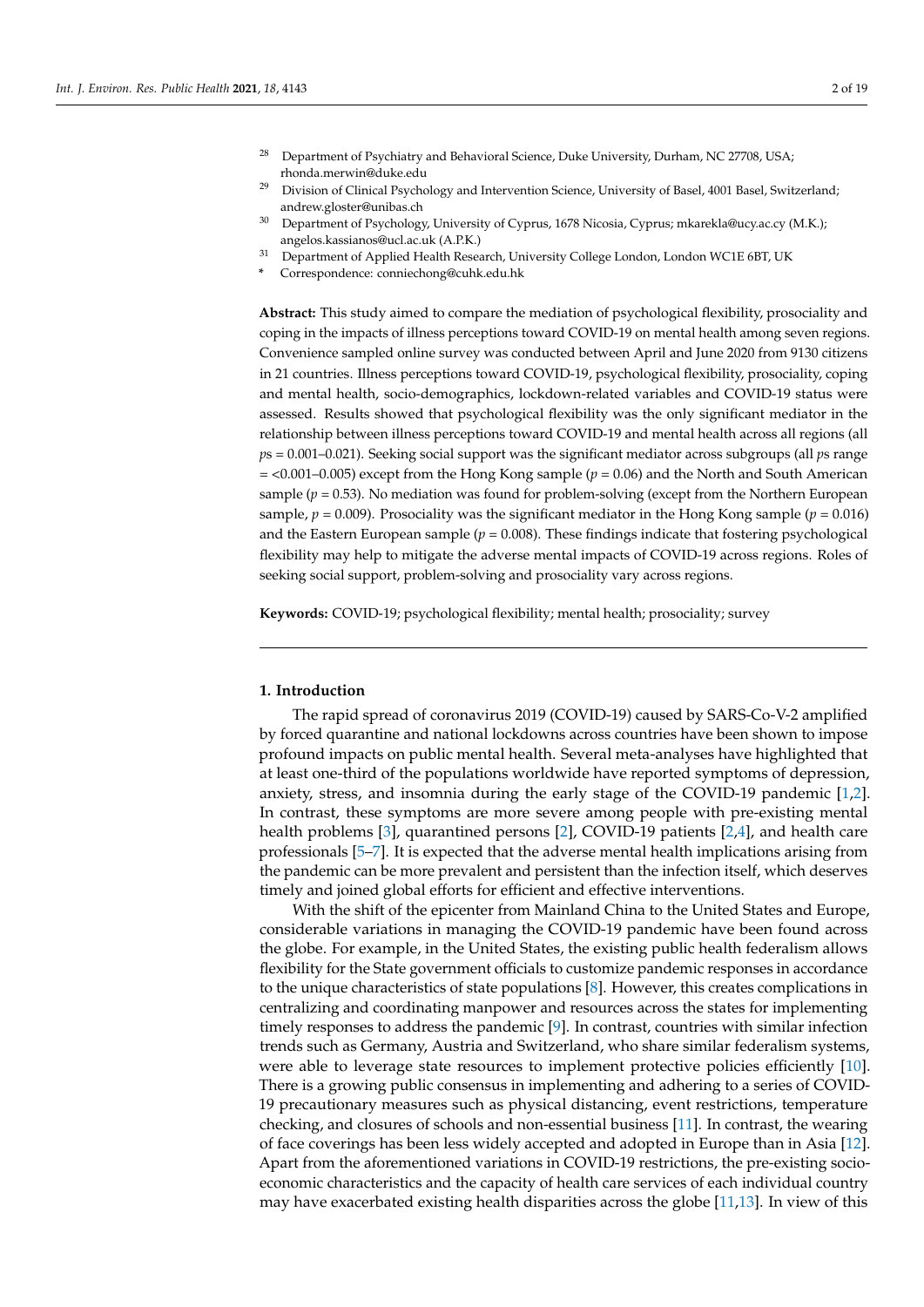complexity, it is expected that people across countries and regions may have different psychological responses when facing COVID-19, implying the plausible variations of strategies in addressing mental health.

In our previous work, we followed hypotheses derived from the Leventhal's Common Sense Model of Self-Regulation [\[14,](#page-16-9)[15\]](#page-16-10) to examine the mediating roles of coping, psychological flexibility (i.e., the capacity of being open to difficult experiences and committed toward values-driven goals [\[16\]](#page-16-11)) and prosociality (i.e., attitudes and/or behaviors that are intended to help and benefit others [\[17\]](#page-16-12)) in the impacts of illness perceptions toward COVID-19 on mental health [\[18\]](#page-16-13) (see Figure [1\)](#page-2-0). Using cross-sectional survey data of 514 Hong Kong adults, we found that other than those known coping factors (i.e., seeking social support, problem-solving, avoidance and positive thinking), psychological flexibility and prosociality were the two higher-order response styles that significantly mediated the impacts [\[18\]](#page-16-13). The purpose of the present study was to extend this single-site study evidence by investigating whether people in multiple worldwide regions exhibited similar coping patterns as of the Hong Kong sample. More specifically, in line with the theoretical bases derived from the Common Sense Model of Self-Regulation [\[14,](#page-16-9)[15\]](#page-16-10), we aimed to examine whether psychological flexibility and prosociality remained the fundamental aspects of protecting mental health among people across various geographical regions in the midst of COVID-19. In literature, only a few multi-country or multi-regional surveys have been conducted to document the prevalence of mental health illnesses in general public during the COVID-19 outbreak [\[19–](#page-16-14)[22\]](#page-16-15). One recent meta-analysis of 55 surveys with a total of 189,159 participants has indicated that the prevalence of depression (16.2%, 34 studies) and anxiety (13.5%, 33 studies) in studies conducted in China were similar to that of studies conducted in other Asian and European countries [\[5\]](#page-16-1) (for depression: 16.9%, 12 studies; for anxiety: 19.0%, 18 studies). However, research that focuses on comparing the psychological responses and coping patterns of people in different countries or regions when facing the pandemic is currently lacking.

<span id="page-2-0"></span>

**Figure 1.** Hypothetical model of the study.

#### **2. Materials and Methods**

*2.1. Study Design and Participants*

The study was an online, multi-language cross-sectional survey, COVID-19 IMPACT (see [https://ucy.ac.cy/acthealthy/en/covid-19-impact-survey;](https://ucy.ac.cy/acthealthy/en/covid-19-impact-survey) accessed on 10 April 2020); its methodology of participant recruitment and data collection has been reported in our previous publications [\[18](#page-16-13)[,23](#page-16-16)[,24\]](#page-16-17). In brief, a total of 9565 individuals aged 18 years or above in 78 countries worldwide were conveniently recruited during the early phase of the COVID-19 pandemic (April to June 2020) through local press (e.g., newspapers, newsletters and radio stations), social media platforms, professional groups' email lists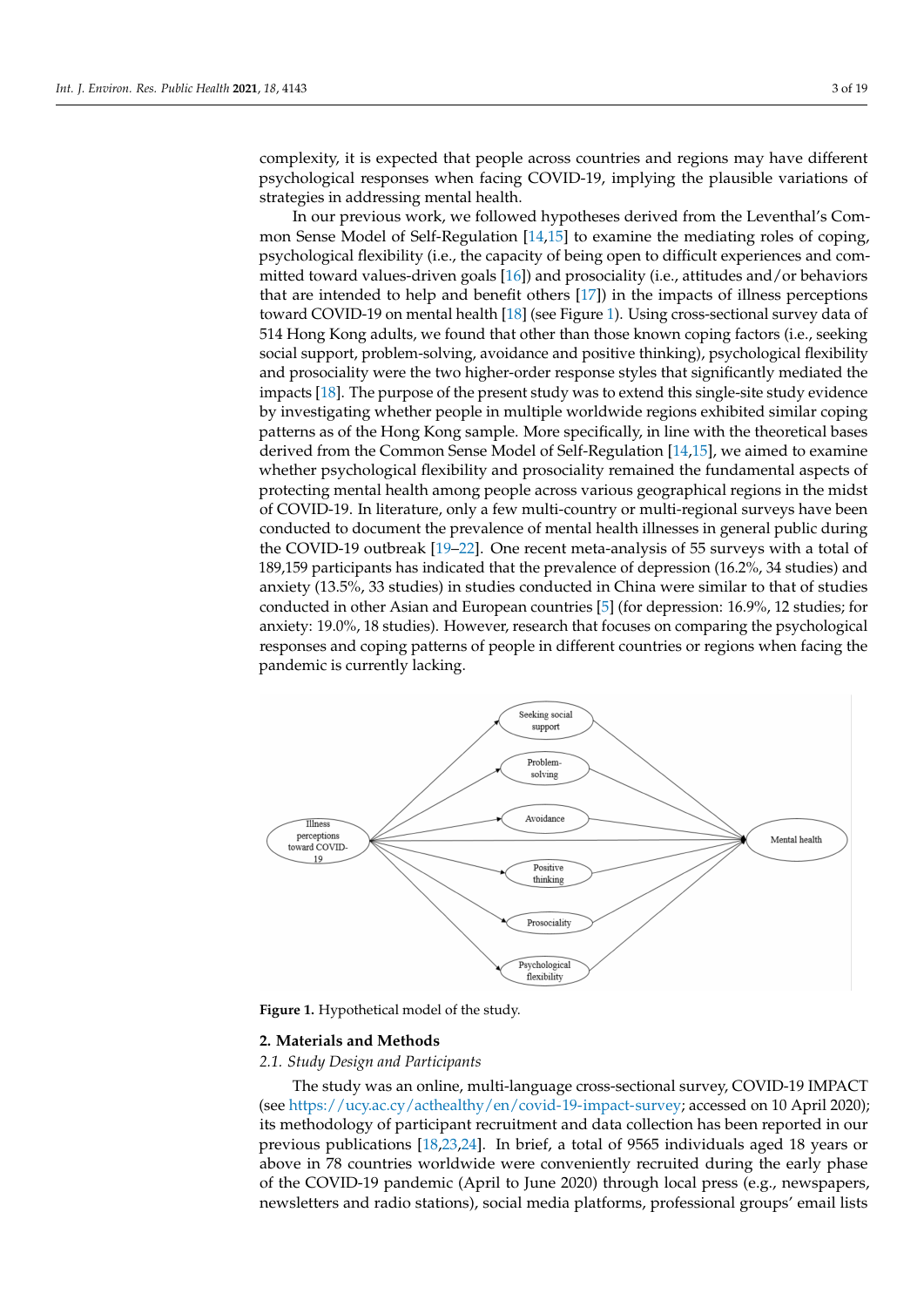and networks, as well as the participating universities' mass emailing. These participants should be able to read at least one of the following languages (i.e., English, Greek, German, French, Spanish, Turkish, Dutch, Latvian, Italian, Portuguese, Finnish, Slovenian, Polish, Romanian, Chinese, Hungarian, Montenegrin, & Persia), and access to internet services for completing the online survey. Participants who self-selected and enrolled in the study were invited to provide informed consent and completed a 20-min online survey via a secured Google platform.

#### *2.2. Measures*

The participants completed a battery of measures using the language of their choice:

- 1. the Mental Health Continuum Short Form for Adults (MHC-SF) assessing one's mental health focusing on emotional, social and psychological well-being (14 items, 6-point Likert scale) [\[25](#page-16-18)[,26\]](#page-17-0);
- 2. the Brief Illness Perception Questionnaire (IPQ) items assessing the perceived consequences ("How much does COVID-19 affects your life?"), timeline ("How long do you think COVID-19 will continue?"), concern ("How much does COVID-19 worry you?") and emotional responses toward COVID-19 ("How much does the pandemic COVID-19 affect you emotionally (e.g., makes you sad, angry, scared, worried")? (4 items, 10-point Likert scale) [\[27\]](#page-17-1);
- 3. the measures assessing the perceived susceptibility (3 items, 6-point Likert scale) and severity of COVID-19 (3 items, 6-point Likert scale) in line with the principles of the Health Belief Model [\[28\]](#page-17-2);
- 4. the Brief Coping Orientation to Problems Experienced (Brief COPE) inventory composing of 28 items assessing a total of 14 coping strategies, which could be consolidated into four coping dimensions: seeking social support (venting, use of emotional support, use of instrumental support, religious belief); problem-solving (active coping, planning); avoidance (behavioral disengagement, self-distraction, substance use, denial, self-blaming) and positive thinking (humor, positive reframing, acceptance) [\[29–](#page-17-3)[31\]](#page-17-4);
- 5. the PsyFlex assessing all the six processes of psychological flexibility, including contacting the present moment, defusion, acceptance, self-as-context, values and committed action, of an individual (6 items, 5-point Likert scale) [\[32,](#page-17-5)[33\]](#page-17-6);
- 6. the Prosocialness Scale evaluating the level of prosocial behaviors, including sharing, helping, taking care of, and feeling empathic with others, which were carried out by the participant during the COVID-19 pandemic (6 items, 5-point Likert scale) [\[34\]](#page-17-7).

The details of scoring instructions and psychometric properties of the aforementioned measures have been reported in our previous publications [\[18](#page-16-13)[,23](#page-16-16)[,24\]](#page-16-17). In summary, these measures showed satisfactory internal consistencies across participating regions (Cronbach's alphas = 0.76–0.85) and adequate construct validity to their corresponding validation measures (*r*s = 0.68–0.82) [\[25](#page-16-18)[,29](#page-17-3)[,33](#page-17-6)[,34\]](#page-17-7). In addition, the participants responded to questions about their sociodemographic characteristics, including their age, gender, country of residence, marital status, educational attainment, employment status, working as health care professionals (yes/no), and living status (living alone/others). Other COVID-19 related measures, such as the impact of lockdown on daily activities and financial situations, as well as the COVID-19 infection status of the participants (and their family members) were also assessed. The stringency of the COVID-19 precautionary measures per each participating country was tracked daily by the COVID-19 Government Response Tracker (OxCGRT). The OxCGRT was developed by the research team in the University of Oxford, which systematically summarized how the government responded in the following aspects: containment and closure such as restrictions in movement and closure of public areas (8 indicators), economic response (4 indicators) and health system polices (5 indicators) [\[35\]](#page-17-8). The Government Stringency Index score would then be calculated and rescaled in a range of 0 to 100, with the higher score indicating more stringent measures [\[35\]](#page-17-8).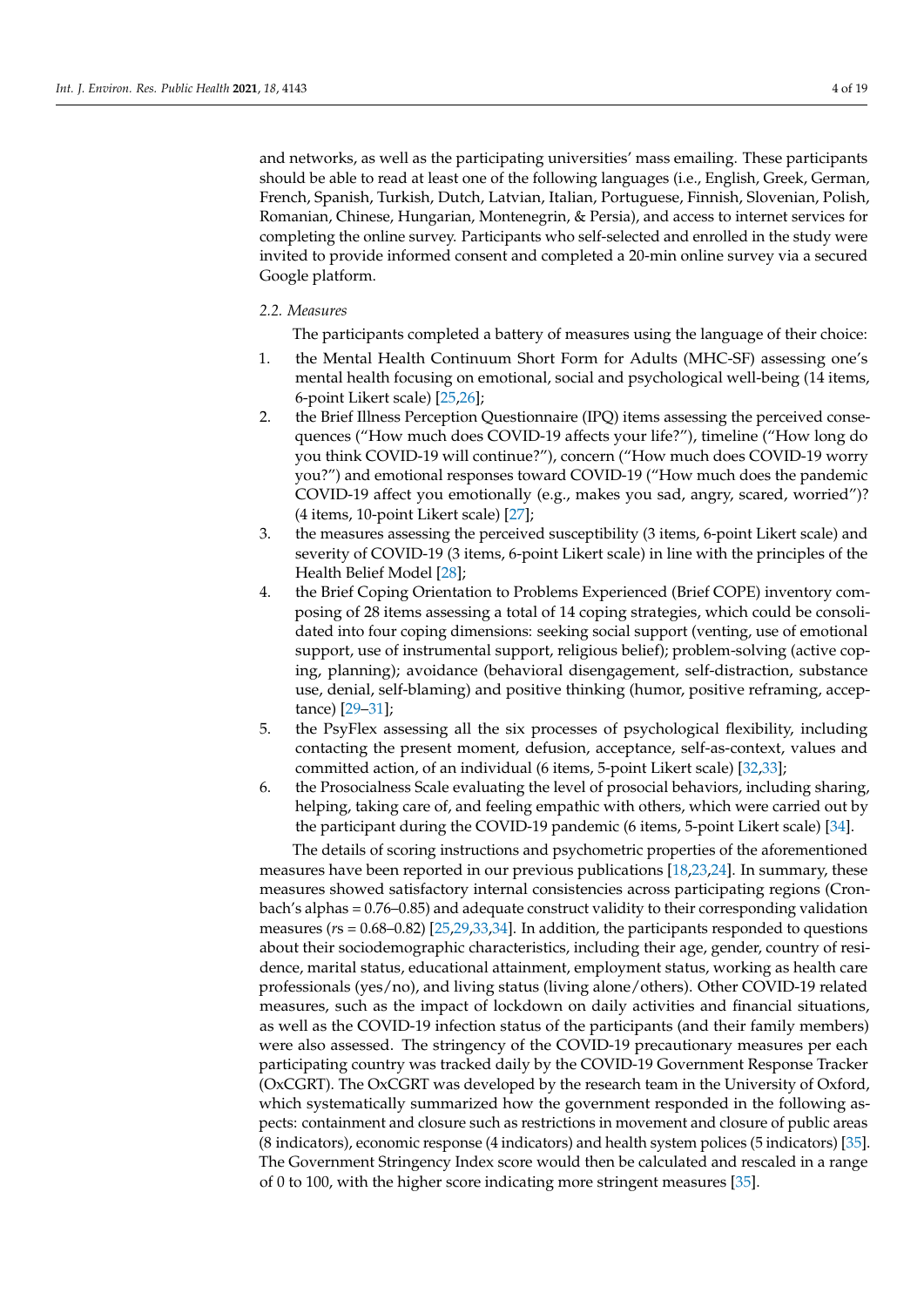#### *2.3. Statistical Analysis*

We followed the recommendations given by the Population Division of the Department of Economic and Social Affairs of the United Nation to classify the participating countries into the following seven geographical regions: Eastern Asia, Western Asia, Northern and Southern America, Northern Europe, Western Europe, Southern Europe, and Eastern Europe [\[36\]](#page-17-9). Descriptive analyses and analysis of variance (ANOVA) tests were conducted to examine any significant differences on main study variables across the aforementioned regions (i.e., subgroups). The main analysis of this study consisted of testing a multiple-group structural equation model (SEM) using the SPSS AMOS version 23.0 (IBM Corp., Chicago, IL, USA) in which this model was hypothesized to illustrate the plausible mediating roles of four latent coping factors derived from the Brief COPE measure (i.e., seeking social support, problem-solving, avoidance, positive thinking), as well as the other two latent factors (i.e., prosociality and psychological flexibility) in the relationship between illness perceptions toward COVID-19 and mental health [\[18\]](#page-16-13). We firstly established the measurement models of all latent variables and then tested the hypothetical multiple mediation model for all the subgroups. The mediation effects were analyzed for the all the subgroups using bootstrapping method (5000 replications) with 95% bias-corrected confidence intervals. In addition, the chi-square difference test was employed to determine if there is any cross-group invariance when comparing two nested model, the unconstrained model in which no constraints were specified, and the constrained model wherein the parameters were constrained equal across the subgroups. The aforementioned SEM analyses were estimated by the maximum likelihood method, with the model fit indices (Comparative Fit Index (CFI) ≥0.90; Tucker–Lewis Index (TLI) ≥0.90; standardized root means square residual (SRMR)  $\leq$ 0.10; and root mean square error approximation (RMSEA)  $\leq$ 0.08) indicating an acceptable model fit [\[18,](#page-16-13)[24\]](#page-16-17). The SEM was adjusted for the following sociodemographic variables, including age, gender, educational level, employment status and working as health care professionals (yes/no). The Government Stringency Index scores of the participating countries generated by the OxCGRT Indicators across the survey period were included as another covariate in our analysis. All statistical tests were two-sided and a *p*-value < 0.05 was considered statistically significant.

## **3. Results**

#### *3.1. Descriptive Statistics*

Owing to the fact that the survey was conducted online, and invitations were via social media and connections, the response rates of all study regions were unavailable. Of the 9867 respondents who accessed the survey website, 9565 provided completed data (96.9% completion rate; 88.1–100% per region). A total of 435 out of 9565 participants (4.5%) were excluded from the analysis as their corresponding countries received less than 100 completed survey responses. Table [1](#page-8-0) summarizes the characteristics of the remaining 9130 participants in 21 countries across seven regions. The participants were mainly females (77.6%, range = 70.5–84.9% per region), middle-aged (55%, range = 43.0–64.1% per region) and employed on a full-time basis (53.7%, range = 42.2% to 63.1% per region). Less than one-fifth of the participants were health care professionals, except for those from Western Europe which composed of over 30%. More than two-thirds of the participants per region attained at least tertiary level of education. When social distancing and isolation measures began between April and June 2020 during the survey period, 47.1% of the participants stayed at home, but only 20.6% of those from Western Europe adhered to the measures. Around one-third of the participants ( $n = 3053$ ) reported that their financial situations have got worse. A total of 133 participants (1.5%), 68 participants' partners (0.8%) and 519 participants' significant others (5.7%) were infected by COVID-19, respectively. Of note, the mean score of the OxCGRT Indicator in Eastern Asia (i.e., Hong Kong, mean = 59.34,  $SD = 8.71$ ) was lower than that of other regions (mean range  $= 67.63 - 76.83$ , SD range  $=$ 7.83–14.42), indicating the implementation of COVID-19 precautionary measures by the Hong Kong government were relatively less stringent during the survey period.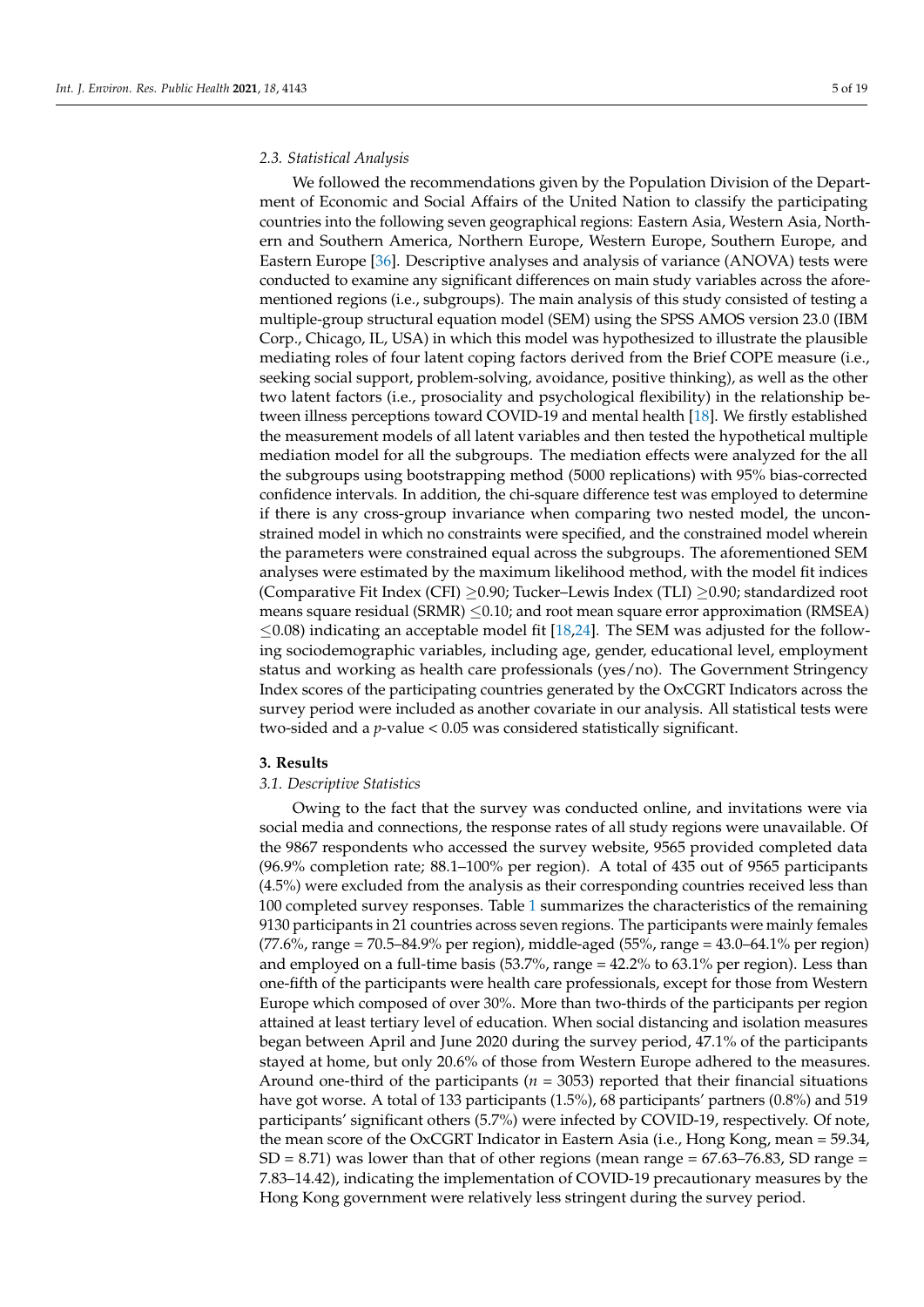| Variables                               | All Regions <sup>a</sup><br>$(n = 9130)$ | Eastern<br>Asia-HK Only<br>$(n = 514)$ | Western Asia<br>$(n = 1657)$ | N. & S.<br>America <sup>b</sup><br>$(n = 753)$         | Northern<br>Europe<br>$(n = 1956)$ | <b>Western Europe</b><br>$(n = 1507)$ | Southern<br>Europe<br>$(n = 1996)$ | <b>Eastern Europe</b><br>$(n = 747)$ | $\chi^2$ (df) | $p$ -Value |  |
|-----------------------------------------|------------------------------------------|----------------------------------------|------------------------------|--------------------------------------------------------|------------------------------------|---------------------------------------|------------------------------------|--------------------------------------|---------------|------------|--|
|                                         |                                          |                                        |                              |                                                        | Gender, $n$ (%)                    |                                       |                                    |                                      |               |            |  |
| Male                                    | 2015<br>(22.1)                           | 133<br>(25.9)                          | 438<br>(26.4)                | 147<br>(19.5)                                          | 287<br>(14.7)                      | 339<br>(22.5)                         | 451<br>(22.6)                      | 220<br>(29.5)                        |               | < 0.001    |  |
| Female                                  | 7084<br>(77.6)                           | 380<br>(73.9)                          | 1215<br>(73.3)               | 602<br>(79.9)                                          | 1656<br>(84.7)                     | 1164<br>(77.2)                        | 1540<br>(77.2)                     | 527<br>(70.5)                        | 120.89 (12)   |            |  |
| Non-binary                              | 31<br>(0.3)                              | (0.2)                                  | 4<br>(0.2)                   | 4<br>(0.5)                                             | 13<br>(0.7)                        | 4<br>(0.3)                            | 5<br>(0.3)                         | $\Omega$<br>(0.0)                    |               |            |  |
| Age, $n$ (%)                            |                                          |                                        |                              |                                                        |                                    |                                       |                                    |                                      |               |            |  |
| Young adults<br>$(18-30 \text{ years})$ | 3532<br>(38.7)                           | 259<br>(50.4)                          | 882<br>(53.2)                | 362<br>(48.1)                                          | 545<br>(27.9)                      | 533<br>(35.4)                         | 604<br>(30.3)                      | 347<br>(46.5)                        |               | < 0.001    |  |
| Middle-aged<br>$(31-59 \text{ years})$  | 5017<br>(55.0)                           | 245<br>(47.7)                          | 727<br>(43.9)                | 324<br>(43.0)                                          | 1235<br>(63.1)                     | 874<br>(58.0)                         | 1233<br>(61.8)                     | 379<br>(50.7)                        | 443.93 (12)   |            |  |
| Older adults<br>$($ >60 years)          | 581<br>(6.4)                             | 10<br>(1.9)                            | 48<br>(2.9)                  | 67<br>(8.9)                                            | 176<br>(9.0)                       | 100<br>(6.6)                          | 159<br>(8.0)                       | 21<br>(2.8)                          |               |            |  |
|                                         |                                          |                                        |                              |                                                        | Employment status, $n$ (%)         |                                       |                                    |                                      |               |            |  |
| Full-time                               | 4904<br>(53.7)                           | 326<br>(63.4)                          | 808<br>(48.8)                | 359<br>(47.7)                                          | 1288<br>(62.8)                     | 610<br>(40.5)                         | 1118<br>(56.0)                     | 455<br>(60.9)                        |               | < 0.001    |  |
| Part-time                               | 1599<br>(17.5)                           | 72<br>(14.0)                           | 189<br>(11.4)                | 115<br>(15.3)                                          | 266<br>(13.6)                      | 557<br>(37.0)                         | 323<br>(16,2)                      | 77<br>(10.3)                         |               |            |  |
| Unemployed                              | 2028<br>(22.2)                           | 103<br>(20.0)                          | 583<br>(35.2)                | 222<br>(29.5)                                          | 267<br>(13.7)                      | 256<br>(17.0)                         | 428<br>(21.4)                      | 169<br>(22.6)                        | 806.24 (18)   |            |  |
| Others<br>(retired/on leave)            | 599<br>(6.6)                             | 13<br>(2.5)                            | 77<br>(4.6)                  | 57<br>(7.6)                                            | 1956<br>(10.0)                     | 84<br>(5.6)                           | 127<br>(6.4)                       | 46<br>(6.2)                          |               |            |  |
|                                         |                                          |                                        |                              | Working as health care professionals $\flat$ , $n$ (%) |                                    |                                       |                                    |                                      |               |            |  |
| Yes                                     | 1478<br>(16.5)                           | 59<br>(11.7)                           | 168<br>(10.8)                | 57<br>(7.7)                                            | 204<br>(10.6)                      | 473<br>(31.6)                         | 388<br>(19.7)                      | 129<br>(17.4)                        |               |            |  |
| No                                      | 7472<br>(83.5)                           | 444<br>(88.3)                          | 1393<br>(89.2)               | 686<br>(92.3)                                          | 1728<br>(89.4)                     | 1022<br>(68.4)                        | 1586<br>(80.3)                     | 613<br>(82.6)                        | 400.24(6)     | < 0.001    |  |

**Table 1.** Characteristics of the participants per region.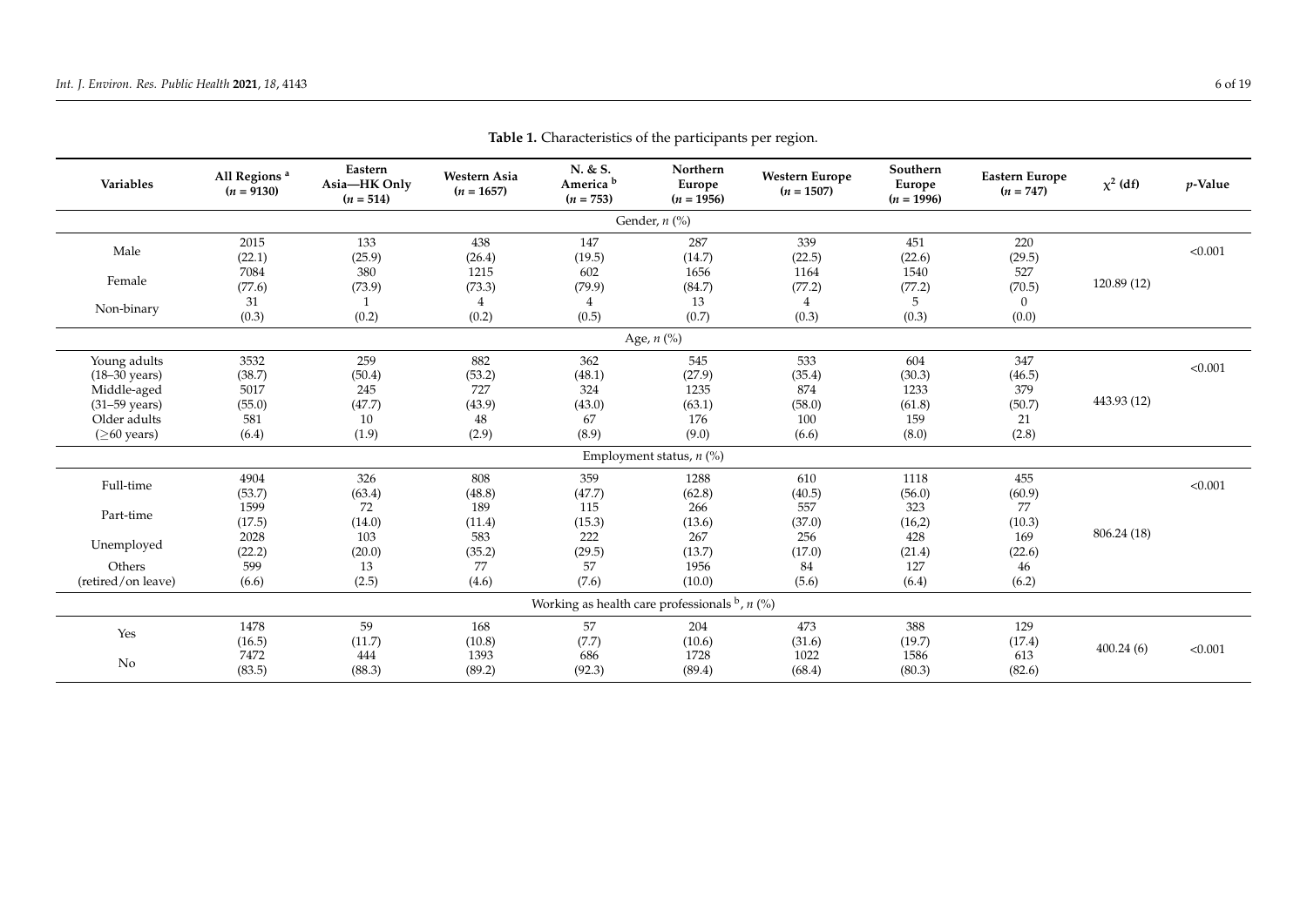| Variables                 | Eastern<br>All Regions <sup>a</sup><br>Asia-HK Only<br>$(n = 9130)$<br>$(n = 514)$ |                | <b>Western Asia</b><br>$(n = 1657)$ | N. & S.<br>America <sup>b</sup><br>$(n = 753)$ | Northern<br>Europe<br>$(n = 1956)$ | <b>Western Europe</b><br>$(n = 1507)$ | Southern<br>Europe<br>$(n = 1996)$ | <b>Eastern Europe</b><br>$(n = 747)$ | $\chi^2$ (df) | $p$ -Value |
|---------------------------|------------------------------------------------------------------------------------|----------------|-------------------------------------|------------------------------------------------|------------------------------------|---------------------------------------|------------------------------------|--------------------------------------|---------------|------------|
|                           |                                                                                    |                |                                     |                                                | Educational level, $n$ (%)         |                                       |                                    |                                      |               |            |
| Higher school or          | 1135                                                                               | 44             | 351                                 | 71                                             | 235                                | 98                                    | 164                                | 172                                  |               | < 0.001    |
| below                     | (12.4)                                                                             | (8.6)          | (21.2)                              | (9.4)                                          | (12.0)                             | (6.5)                                 | (8.2)                              | (23.0)                               |               |            |
| College/university        | 1175                                                                               | 49             | 201                                 | 134                                            | 212                                | 242                                   | 278                                | 59                                   |               |            |
| students                  | (12.9)                                                                             | (9.5)          | (12.1)                              | (17.8)                                         | (10.8)                             | (16.1)                                | (13.9)                             | (7.9)                                |               |            |
| Graduated from            | 2655                                                                               | 239            | 564                                 | 222                                            | 524                                | 235                                   | 622                                | 249                                  |               |            |
| university                | (29.1)                                                                             | (46.5)         | (34.0)                              | (29.5)                                         | (26.8)                             | (15.6)                                | (31.2)                             | (33.3)                               |               |            |
| Master or                 | 3162                                                                               | 150            | 386                                 | 247                                            | 721                                | 688                                   | 751                                | 219                                  | 797.19 (30)   |            |
| postgraduate              | (34.6)                                                                             | (29.2)         | (23.3)                              | (32.8)                                         | (36.9)                             | (45.7)                                | (37.6)                             | (29.3)                               |               |            |
| Doctorate                 | 764                                                                                | 32             | 132                                 | 59                                             | 240                                | 153                                   | 115                                | 33                                   |               |            |
|                           | (8.4)                                                                              | (6.2)          | (8.0)                               | (7.8)                                          | (12.3)                             | (10.2)                                | (5.8)                              | (4.4)                                |               |            |
| Others                    | 239                                                                                | $\overline{0}$ | 23                                  | 20                                             | 24                                 | 91                                    | 66                                 | 15                                   |               |            |
|                           | (2.6)                                                                              | (0.0)          | (1.4)                               | (2.7)                                          | (1.2)                              | (6.0)                                 | (3.3)                              | (2.0)                                |               |            |
|                           |                                                                                    |                |                                     |                                                | Marital status, $n$ (%)            |                                       |                                    |                                      |               |            |
|                           | 2823                                                                               | 233            | 705                                 | 279                                            | 417                                | 390                                   | 584                                | 215                                  |               |            |
| Single                    | (30.9)                                                                             | (45.3)         | (42.5)                              | (37.1)                                         | (21.3)                             | (25.9)                                | (29.3)                             | (28.8)                               |               | < 0.001    |
| In a relationship/        | 2329                                                                               | 108            | 267                                 | 154                                            | 555                                | 522                                   | 483                                | 240                                  |               |            |
| engaged                   | (25.5)                                                                             | (21.0)         | (16.1)                              | (20.5)                                         | (28.4)                             | (34.6)                                | (24.2)                             | (32.1)                               | 441.82 (18)   |            |
|                           | 3297                                                                               | 163            | 618                                 | 26                                             | 758                                | 499                                   | 761                                | 237                                  |               |            |
| Married                   | (36.1)                                                                             | (31.7)         | (37.3)                              | (34.7)                                         | (38.8)                             | (33.1)                                | (38.1)                             | (31.7)                               |               |            |
| Others (di-               | 681                                                                                | 10             | 67                                  | 59                                             | 226                                | 96                                    | 168                                | 55                                   |               |            |
| vorced/widowed/separated) | (7.5)                                                                              | (1.9)          | (4.0)                               | (7.8)                                          | (11.6)                             | (6.4)                                 | (8.4)                              | (7.4)                                |               |            |
|                           |                                                                                    |                |                                     |                                                | Having children, $n$ (%)           |                                       |                                    |                                      |               |            |
|                           | 3730                                                                               | 121            | 587                                 | 287                                            | 997                                | 652                                   | 835                                | 251                                  |               | < 0.001    |
| Yes                       | (40.9)                                                                             | (23.5)         | (35.4)                              | (38.1)                                         | (51.0)                             | (43.3)                                | (41.8)                             | (33.6)                               |               |            |
|                           | 5400                                                                               | 393            | 1070                                | 466                                            | 959                                | 855                                   | 1161                               | 496                                  | 189.86 (6)    |            |
| No                        | (59.1)                                                                             | (76.5)         | (64.6)                              | (61.9)                                         | (49.0)                             | (56.7)                                | (58.2)                             | (66.4)                               |               |            |

**Table 1.** *Cont.*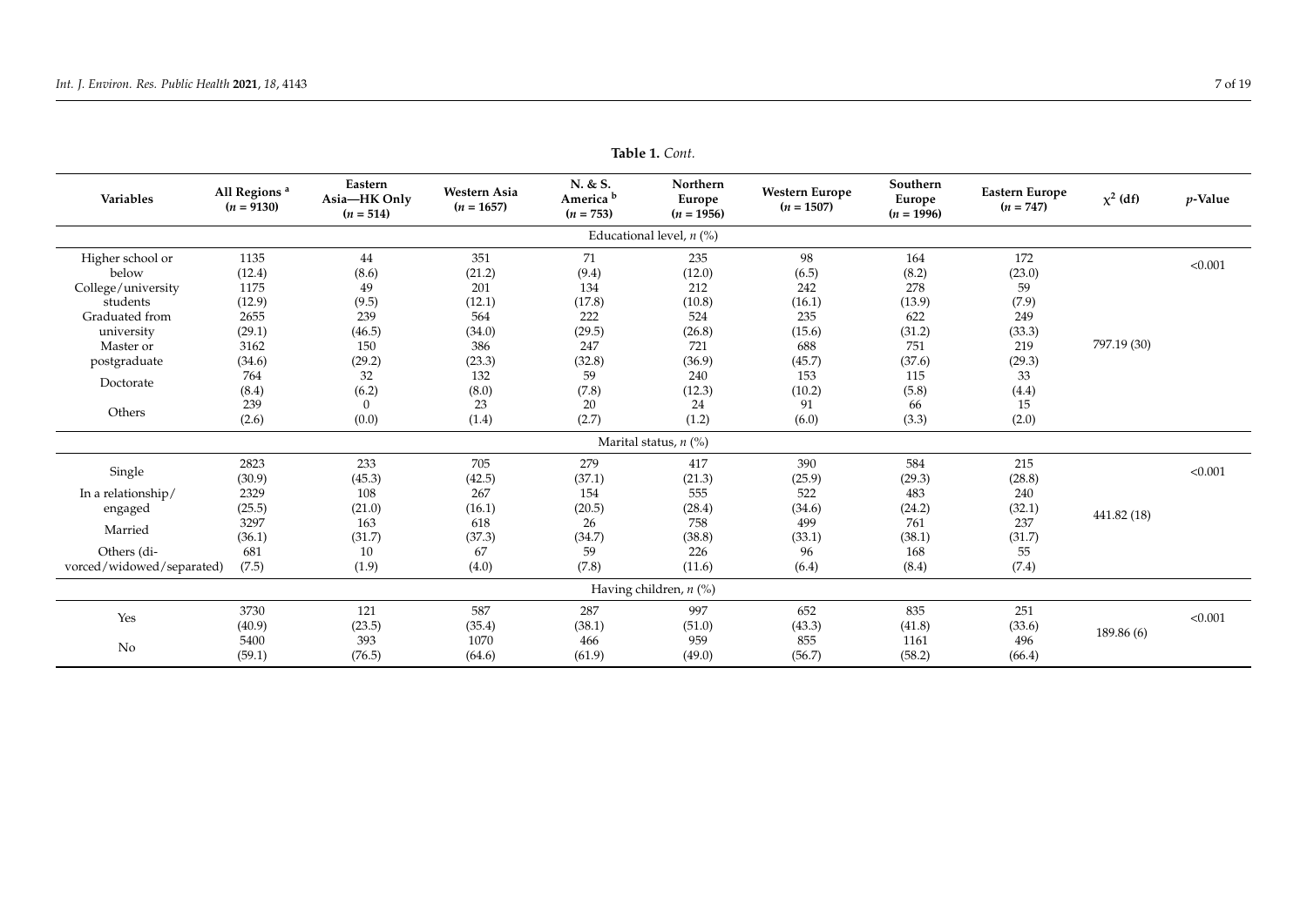| Variables                         | Eastern<br>All Regions <sup>a</sup><br>Western Asia<br>Asia-HK Only<br>$(n = 9130)$<br>$(n = 1657)$<br>$(n = 514)$ |               | N. & S.<br>America <sup>b</sup><br>$(n = 753)$ | Northern<br>Europe<br>$(n = 1956)$ | <b>Western Europe</b><br>$(n = 1507)$ | Southern<br>Europe<br>$(n = 1996)$                                                              | <b>Eastern Europe</b><br>$(n = 747)$ | $\chi^2$ (df) | $p$ -Value   |         |
|-----------------------------------|--------------------------------------------------------------------------------------------------------------------|---------------|------------------------------------------------|------------------------------------|---------------------------------------|-------------------------------------------------------------------------------------------------|--------------------------------------|---------------|--------------|---------|
|                                   |                                                                                                                    |               |                                                |                                    | Living situation, $n$ (%)             |                                                                                                 |                                      |               |              |         |
| Live alone                        | 1341<br>(14.7)                                                                                                     | 38<br>(7.4)   | 186<br>(11.2)                                  | 79<br>(10.5)                       | 351<br>(17.9)                         | 270<br>(17.9)                                                                                   | 291<br>(14.6)                        | 126<br>(16.9) |              |         |
| Live with both parents            | 1904<br>(20.9)                                                                                                     | 231<br>(44.9) | 644<br>(38.9)                                  | 181<br>(24.0)                      | 145<br>(7.4)                          | 134<br>(7.4)                                                                                    | 426<br>(21.3)                        | 143<br>(19.1) |              |         |
| Living with one of the<br>parents | 465<br>(5.1)                                                                                                       | 34<br>(6.6)   | 85<br>(5.1)                                    | 86<br>(11.4)                       | 94<br>(4.8)                           | 44<br>(2.9)                                                                                     | 83<br>(4.2)                          | 39<br>(5.2)   | 1076.23 (24) | < 0.001 |
| Live with own family              | 4928<br>(54.0)                                                                                                     | 179<br>(34.8) | 695<br>(41.9)                                  | 365<br>(48.5)                      | 1270<br>(64.9)                        | 901<br>(59.8)                                                                                   | 1128<br>(56.5)                       | 390<br>(52.2) |              |         |
| Live with<br>friends/roommates    | 492<br>(5.4)                                                                                                       | 32<br>(6.2)   | 47<br>(2.8)                                    | 42<br>(5.6)                        | 96<br>(4.9)                           | 158<br>(10.5)                                                                                   | 68<br>(3.4)                          | 49<br>(6.6)   |              |         |
|                                   |                                                                                                                    |               |                                                |                                    |                                       | Since the social isolation measures began, how frequent you needed to leave your house? $n$ (%) |                                      |               |              |         |
| No, I stayed at home              | 4304<br>(47.1)                                                                                                     | 173<br>(33.7) | 803<br>(48.5)                                  | 504<br>(66.9)                      | 889<br>(45.4)                         | 310<br>(20.6)                                                                                   | 1187<br>(59.5)                       | 438<br>(58.6) |              | < 0.001 |
| Once only                         | 695<br>(7.6)                                                                                                       | 49<br>(9.5)   | 199<br>(12.0)                                  | 49<br>(6.5)                        | 144<br>(7.4)                          | 69<br>(4.6)                                                                                     | 128<br>(6.4)                         | 57<br>(7.6)   |              |         |
| A couple of times                 | 2186<br>(23.9)                                                                                                     | 150<br>(29.2) | 409<br>(24.7)                                  | 130<br>(17.3)                      | 450<br>(23.0)                         | 563<br>(37.4)                                                                                   | 386<br>(19.3)                        | -98<br>(13.1) | 977.70 (18)  |         |
| More than three times<br>per week | 1945<br>(21.3)                                                                                                     | 142<br>(27.6) | 246<br>(14.8)                                  | 70<br>(9.3)                        | 473<br>(24.2)                         | 565<br>(37.5)                                                                                   | 295<br>(14.8)                        | 154<br>(20.6) |              |         |
|                                   |                                                                                                                    |               |                                                |                                    |                                       | Since the social isolation measures began, have your financial situation changed? $n$ (%)       |                                      |               |              |         |
| Have got better                   | 787<br>(8.6)                                                                                                       | 38<br>(7.4)   | 177<br>(10.7)                                  | 54<br>(7.2)                        | 165<br>(8.4)                          | 150<br>(10.0)                                                                                   | 143<br>(7.2)                         | 60<br>(8.0)   |              | < 0.001 |
| Stay the same                     | 5290<br>(57.9)                                                                                                     | 322<br>(62.6) | 961<br>(58.0)                                  | 377<br>(50.1)                      | 1254<br>(64.1)                        | 903<br>(59.9)                                                                                   | 1001<br>(50.2)                       | 472<br>(63.2) | 173.08 (12)  |         |
| Have got worse                    | 3053<br>(33.4)                                                                                                     | 154<br>(30.0) | 519<br>(31.3)                                  | 322<br>(42.8)                      | 537<br>(27.5)                         | 454<br>(30.1)                                                                                   | 852<br>(42.7)                        | 215<br>(28.8) |              |         |

**Table 1.** *Cont.*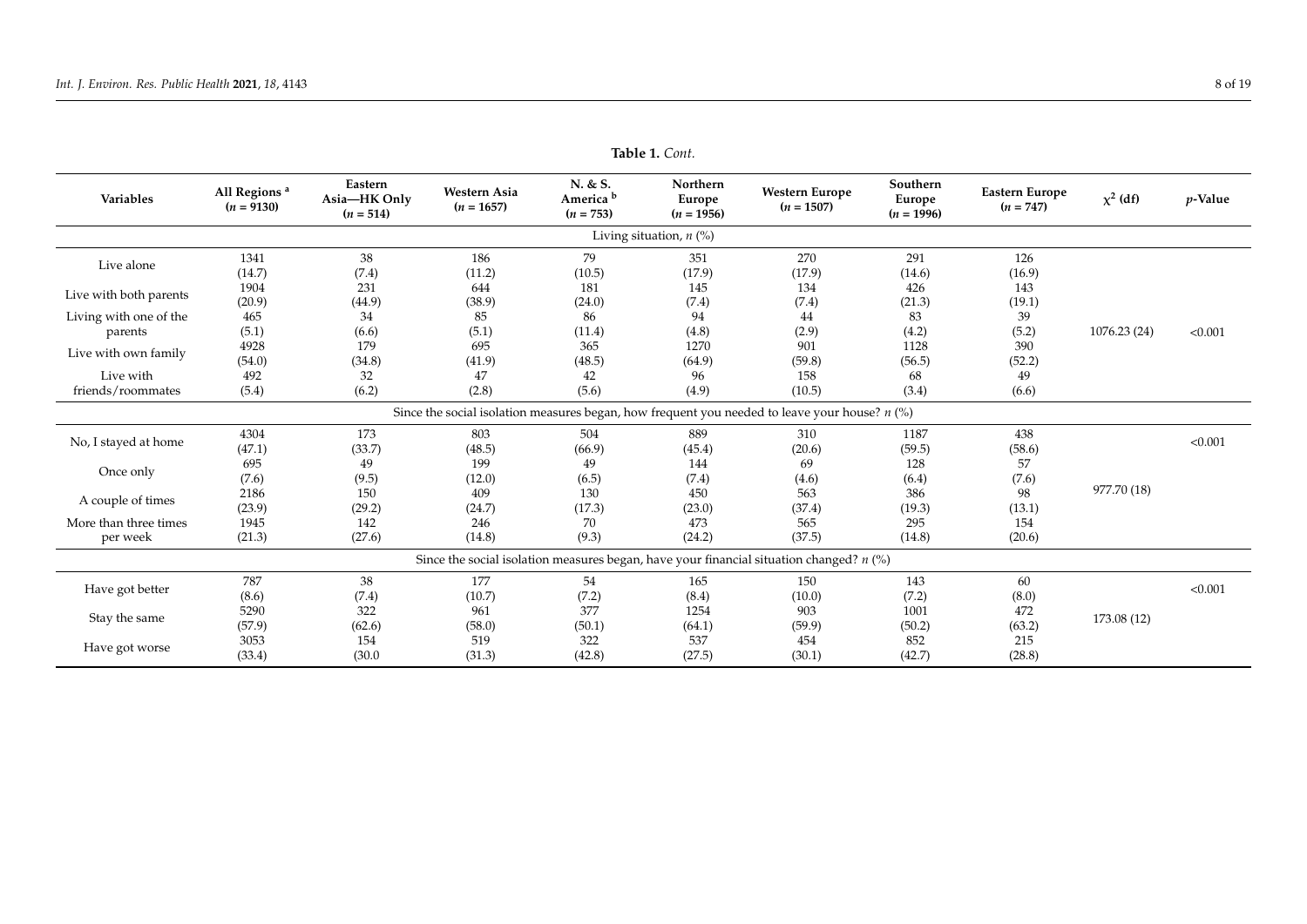| Variables                                                          | All Regions <sup>a</sup><br>$(n = 9130)$ | Eastern<br>Asia-HK Only<br>$(n = 514)$ | <b>Western Asia</b><br>$(n = 1657)$ | N. & S.<br>America <sup>b</sup><br>$(n = 753)$                                   | Northern<br>Europe<br>$(n = 1956)$ | <b>Western Europe</b><br>$(n = 1507)$                             | Southern<br>Europe<br>$(n = 1996)$ | Eastern Europe<br>$(n = 747)$ | $\chi^2$ (df) | $p$ -Value |
|--------------------------------------------------------------------|------------------------------------------|----------------------------------------|-------------------------------------|----------------------------------------------------------------------------------|------------------------------------|-------------------------------------------------------------------|------------------------------------|-------------------------------|---------------|------------|
|                                                                    |                                          |                                        |                                     | Have you been infected by COVID-19 °? $n$ (%)                                    |                                    |                                                                   |                                    |                               |               |            |
| Yes                                                                | 133<br>(1.5)                             | $\mathbf{1}$<br>(0.2)                  | 65<br>(3.9)                         | 7<br>(0.9)                                                                       | 33<br>(1.7)                        | 10<br>(0.7)                                                       | 13<br>(0.7)                        | $\overline{4}$<br>(0.5)       |               | < 0.001    |
| No                                                                 | 8041<br>(88.1)                           | 507<br>(98.6)                          | 1513<br>(91.3)                      | 671<br>(89.1)                                                                    | 1639<br>(83.8)                     | 1254<br>(83.2)                                                    | 1836<br>(92.0)                     | 621<br>(83.1)                 | 332.59 (12)   |            |
| I am not sure or have<br>had symptoms but not<br>diagnosed         | 956<br>(10.5)                            | 6<br>(1.2)                             | 79<br>(4.8)                         | 75<br>(10.0)                                                                     | 284<br>(14.5)                      | 243<br>(16.1)                                                     | 147<br>(7.4)                       | 122<br>(16.3)                 |               |            |
|                                                                    |                                          |                                        |                                     | Have your partner being infected by COVID-19 <sup>c,d</sup> ? $n$ (%)            |                                    |                                                                   |                                    |                               |               |            |
| Yes                                                                | 68<br>(0.8)                              | $\mathbf{1}$<br>(0.2)                  | 15<br>(0.9)                         | (0.1)                                                                            | 29<br>(1.5)                        | 9<br>(0.6)                                                        | 10<br>(0.5)                        | 3<br>(0.4)                    |               | < 0.001    |
| No                                                                 | 8351<br>(92.4)                           | 475<br>(98.5)                          | 1590<br>(96.5)                      | 704<br>(93.0)                                                                    | 1733<br>(89.2)                     | 1320<br>(88.4)                                                    | 1877<br>(94.5)                     | 652<br>(88.3)                 | 188.62 (12)   |            |
| I am not sure or have<br>had symptoms but not<br>diagnosed         | 622<br>(6.9)                             | 6<br>(1.2)                             | 42<br>(2.6)                         | 45<br>(6.0)                                                                      | 181<br>(9.3)                       | 165<br>(11.0)                                                     | 100<br>(5.0)                       | 83<br>(11.2)                  |               |            |
|                                                                    |                                          |                                        |                                     | Have your significant others being infected by COVID-19 <sup>c,d</sup> ? $n$ (%) |                                    |                                                                   |                                    |                               |               |            |
| Yes<br>No                                                          | 519<br>(5.7)<br>7856                     | 3<br>(0.6)<br>506                      | 65<br>(3.9)<br>1526                 | 27<br>(3.6)<br>651                                                               | 98<br>(5.0)<br>1655                | 146<br>(9.7)<br>1182                                              | 150<br>(7.5)<br>1717               | 30<br>(4.0)<br>619            |               | < 0.001    |
| I am not sure or my                                                | (86.1)                                   | (98.4)                                 | (92.1)                              | (86.5)                                                                           | (84.6)                             | (78.4)                                                            | (86.1)                             | (82.9)                        | 262.11(12)    |            |
| significant others have<br>had symptoms but not<br>diagnosed       | 754<br>(8.3)                             | 5<br>(1.0)                             | 66<br>(4.0)                         | 75<br>(10.0)                                                                     | 203<br>(10.4)                      | 179<br>(11.9)                                                     | 128<br>(6.4)                       | 98<br>(13.1)                  |               |            |
|                                                                    |                                          |                                        |                                     |                                                                                  |                                    | COVID-19 Government Response Stringency Index (OxCGRT Indicators) |                                    |                               |               |            |
| Mean (SD) score across<br>studied countries<br>across study period | 70.92<br>(6.71)                          | 59.34<br>(8.71)                        | 76.83<br>(12.14)                    | 79.76<br>(7.83)                                                                  | 67.63<br>(18.62)                   | 70.32<br>(14.42)                                                  | 73.35<br>(13.61)                   | 67.81<br>(12.42)              |               |            |

**Table 1.** *Cont.*

<span id="page-8-0"></span><sup>a</sup> In this study, Eastern Asia included Hong Kong (number of the participants, *n* = 514); Western Asia included Cyprus (*n* = 955) and Turkey (*n* = 702); Northern and Southern America included Colombia (*n* = 485) and the United States (n = 268); Northern Europe included The United Kingdom (n = 100), Finland (n = 157), Ireland (n = 414) and Latvia (n = 1285); Western Europe included Switzerland (n = 548), Germany (n = 278), Austria (n = 368) and France (n = 313); Southern Europe included Greece (n = 270), Spain (n = 296), Italy (n = 962), Portugal (n = 321) and Montenegro (n = 147); Eastern Europe included Poland (n = 135), Romania (*n* = 339) and Hungary (*n* = 273). <sup>b</sup> N. & S. America: Northern and Southern America. <sup>c</sup> Missing data ≤ 2%. <sup>d</sup> COVID-19: Coronavirus 2019.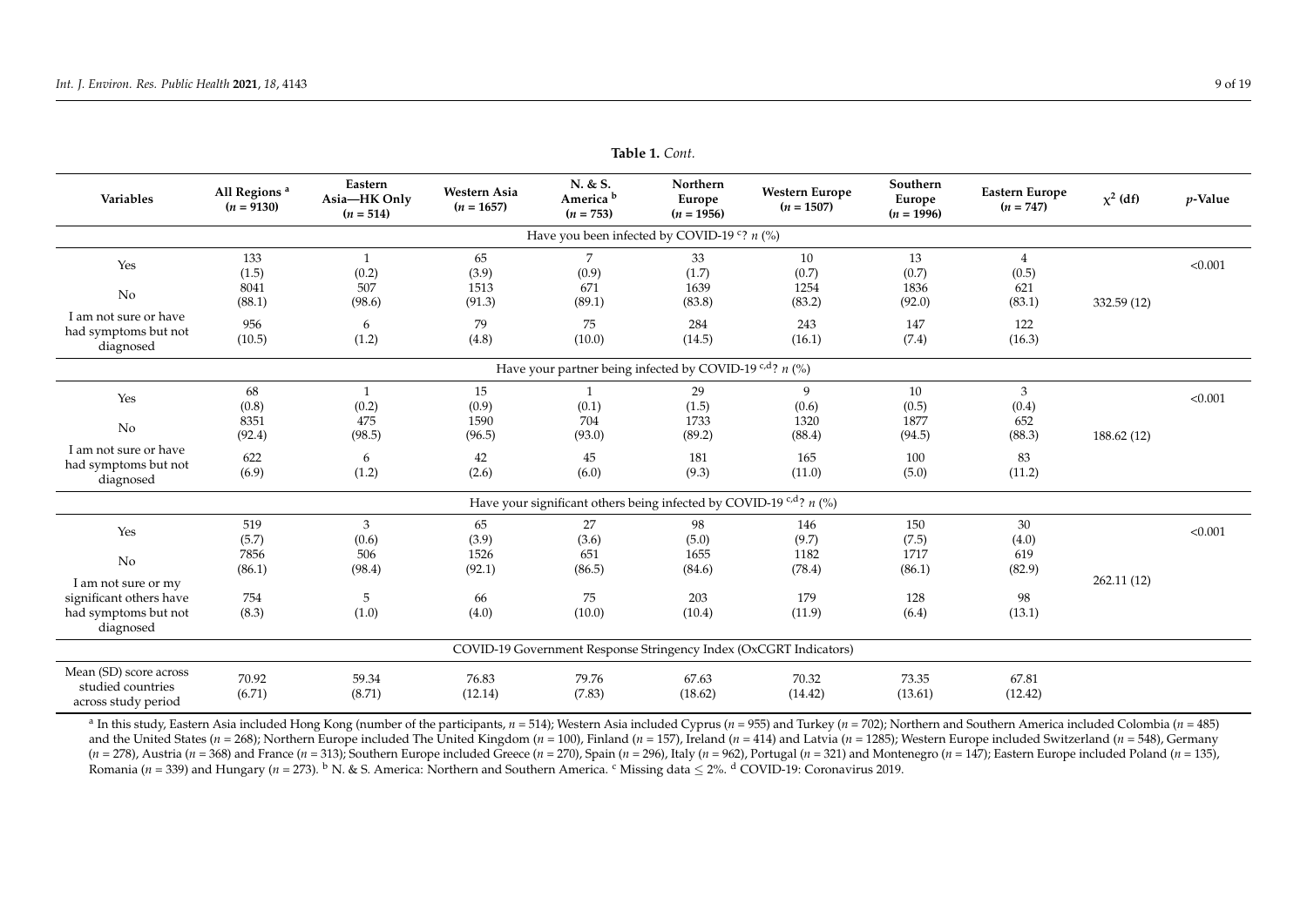Table [2](#page-11-0) presents the illness perceptions toward COVID-19, coping, prosociality, psychological flexibility and mental health of the participants across regions. When compared with other geographical regions, analysis of variance followed by post-hoc comparisons indicated that the participants in the Eastern Asia region (i.e., Hong Kong people) reported the lowest scores in mental health (mean = 34.23, SD = 12.54, mean difference [MD] range = −4.12 to −8.81, all *p*s < 0.001), psychological flexibility (mean = 19.43, SD = 4.02, MD range = −1.7 to −3.4, all *p*s < 0.001) and prosociality (mean = 20.72, SD = 3.93, MD range = −2.12 to −3.73, all *p*s < 0.001). In addition, Hong Kong people had stronger perceptions regarding the severity of COVID-19 when compared to those in other regions (mean = 14.55, SD = 3.02, MD range = 0.99–3.43, all *p*s < 0.001). Hong Kong people also attained the highest scores in behavioral disengagement (mean  $=$  3.40, SD  $=$  1.26, MD range = 0.32 to 0.84, all *p*s < 0.001) and self-blaming (mean = 3.46, SD = 1.45, MD range = 0.24 to 1.56, all *p*s range = < 0.001–0.001), implying their tendencies in using maladaptive coping strategies, such as giving up to achieve goals and self-criticizing for things that happened, to manage their psychological difficulties. On the other hand, people in Western Asia reported the highest scores in active coping (mean  $= 6.11$ , SD  $= 1.45$ , MD range  $= 0.33$  to 0.92, all *p*s < 0.001) and prosociality (mean = 24.38, SD = 3.94, MD range = 0.52 to 3.71, all *p*s < 0.001). The mental health scores across European regions (except those from Eastern Europe: mean =  $37.18$ , SD =  $14.09$ ) were generally similar (mean range =  $41.29$  to  $43.31$ , SD range =  $12.98$  to  $14.09$ ).

## *3.2. Model Testing and Multiple-Group Structural Equation Model Analysis*

Similar to our previous reports [\[18](#page-16-13)[,24\]](#page-16-17), the measuring items corresponding to the latent constructs were all adequately fit to the data representing the total sample. The hypothetical model was first tested among the total sample and demonstrated an acceptable fit to our data ( $\chi^2$  = 17927.22, *df* = 629, CFI = 0.92, TLI = 0.88, SRMR = 0.05, RMSEA = 0.04), supporting that this model could be retained for subsequent multiple-group SEM analysis. Chi-square difference test showed that there was a significant difference in the model fit between the constrained model (i.e., constraining all the structural parameters in the model to be equal across the seven subgroups) and the unconstrained model ( $\Delta \chi^2 = 2188.75$ , ∆*df* = 258, *p* < 0.001), indicating that the parameter coefficients differed significantly across the subgroups.

Table [3](#page-12-0) shows the estimates of the direct and indirect effects regarding the interrelationships between illness perceptions toward COVID-19, coping and mental health based on the full unconstrained SEM model. The SEM model also showed an adequate fit to the data ( $\chi^2$  = 22386.96, *df* = 4403, CFI = 0.89, TLI = 0.85, SRMR = 0.05, RMSEA = 0.02). Psychological flexibility was the only factor that significantly mediated the relationship between illness perceptions toward COVID-19 and mental health across all subgroups (β range = −0.15 to −0.33, SE range = 0.04 to 0.12, all *p*s range = 0.001 to 0.021). Seeking social support showed its significant mediating role across subgroups ( $\beta$  range = 0.06—0.08, SE range = 0.01 to 0.03, all *p*s range = < 0.001 to 0.005) except for the Hong Kong sample  $(p = 0.06)$  and the North and South American sample  $(p = 0.53)$ . Similarly, avoidance also demonstrated its significant mediating role across subgroups ( $\beta$  range =  $-0.05$  to  $-0.32$ , SE range = 0.03 to 0.07, all *p*s range = < 0.001 to 0.042) except for the Eastern Europe sample (*p* = 0.07). No mediated effect was found for problem-solving (except for the Northern Europe sample,  $β = -0.04$ , SE = 0.01,  $p = 0.009$ ). In the Hong Kong sample, prosociality  $(β = 0.05, SE = 0.01, p = 0.016)$  and psychological flexibility  $(β = -0.15, SE = 0.07, p = 0.021)$ were the core mediators of protecting mental health. The Eastern Europe sample also showed similar coping patterns, but it additionally demonstrated seeking social support as the mediator (β = 0.08, SE = 0.03,  $p = 0.005$ ). For each subgroup SEM, the total variance explained by the predictors ranged from 56% to 73%.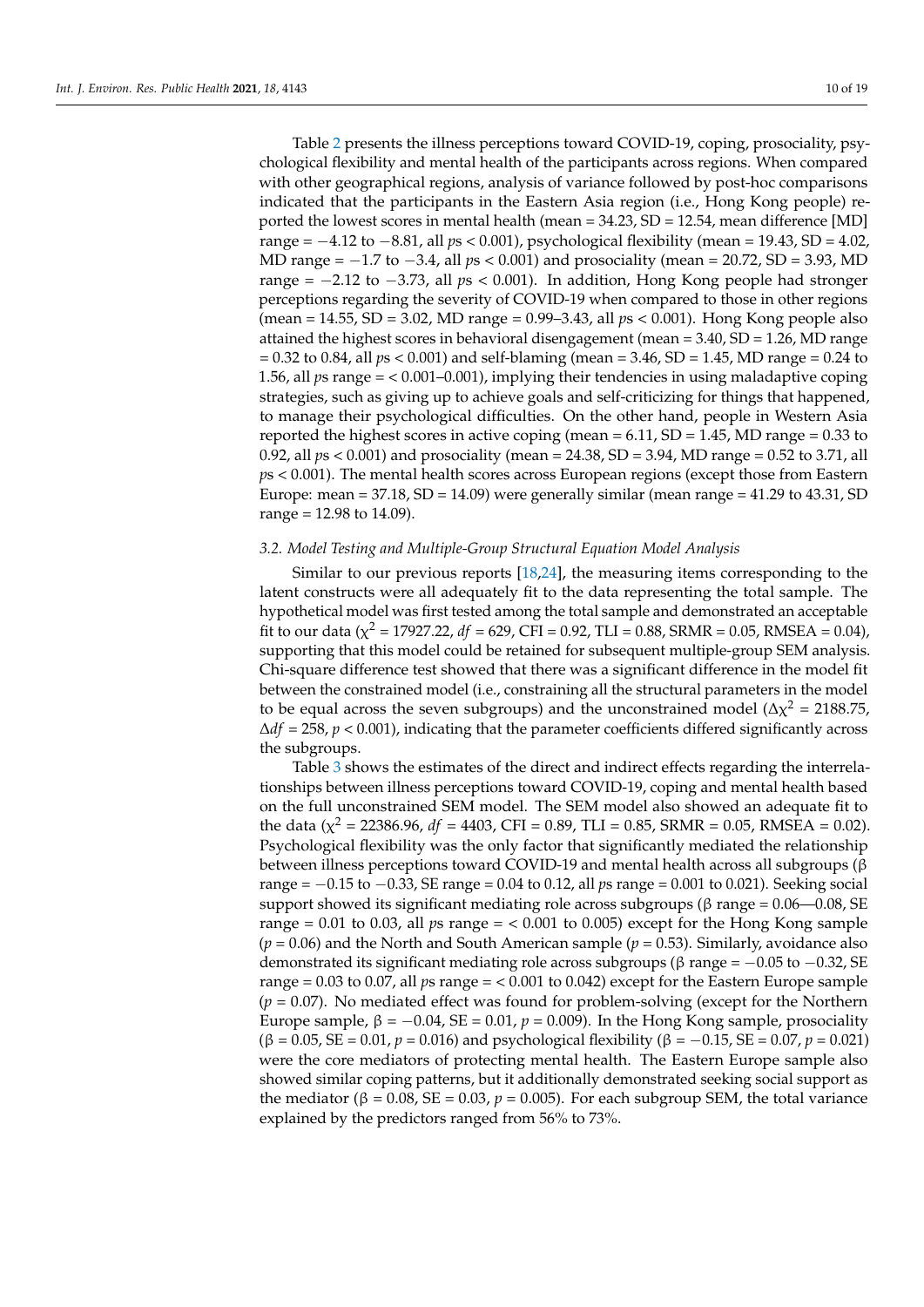| Variables<br>Mean (SD)<br>Mean (SD)<br>Mean (SD)<br>Mean (SD)<br>Mean (SD)<br>Mean (SD)<br>Mean (SD)<br>Mean (SD)<br>(Possible Range)<br>Mental health<br>Total score<br>41.07<br>34.23<br>40.57<br>42.44<br>41.29<br>43.28<br>42.31<br>37.18<br>42.47(6)<br>< 0.001<br>$(0 - 70)$<br>(13.87)<br>(12.54)<br>(14.21)<br>(14.89)<br>(13.97)<br>(12.98)<br>(13.13)<br>(14.09)<br>10.94<br>Emotional<br>10.15<br>8.73<br>9.60<br>10.57<br>10.42<br>10.23<br>9.46<br>47.98(6)<br>< 0.001<br>(3.06)<br>(3.50)<br>(3.43)<br>(3.51)<br>$(0-15)$<br>(3.34)<br>(3.24)<br>(3.06)<br>(3.25)<br>11.37<br>8.35<br>11.29<br>11.78<br>11.79<br>12.12<br>11.56<br>10.08<br>Social<br>< 0.001<br>34.86(6)<br>$(0-25)$<br>(5.99)<br>(5.05)<br>(6.23)<br>(6.24)<br>(5.99)<br>(5.81)<br>(5.70)<br>(5.87)<br>19.69<br>20.09<br>20.23<br>17.65<br>Psychological<br>19.55<br>17.15<br>19.08<br>20.51<br>< 0.001<br>35.24(6)<br>(6.83)<br>$(0 - 30)$<br>(6.56)<br>(6.46)<br>(6.54)<br>(6.88)<br>(6.81)<br>(6.12)<br>(6.13)<br>Illness perceptions toward COVID-19<br>7.40<br>6.84<br>7.96<br>7.48<br>6.49<br>7.83<br>7.15<br>7.25<br>Consequence<br>82.86 (6)<br>< 0.001<br>(2.24)<br>(1.88)<br>(2.17)<br>(2.21)<br>(2.07)<br>(2.37)<br>$(1-10)$<br>(2.12)<br>(2.36)<br>Timeline<br>6.57<br>7.09<br>7.06<br>6.78<br>6.03<br>6.34<br>6.86<br>6.03<br>85.57 (6)<br>< 0.001<br>$(1-10)$<br>(1.81)<br>(1.66)<br>(1.72)<br>(1.59)<br>(1.80)<br>(1.64)<br>(2.00)<br>(1.78)<br>6.72<br>7.50<br>5.42<br>5.80<br>6.63<br>7.30<br>6.65<br>7.36<br>Concern<br>160.04(6)<br>< 0.001<br>(2.41)<br>(2.03)<br>(2.39)<br>(2.56)<br>$(1-10)$<br>(2.33)<br>(2.15)<br>(2.37)<br>(2.13)<br>5.99<br>6.39<br>6.28<br>6.97<br>6.84<br>6.38<br>5.64<br>6.49<br>Emotional<br>< 0.001<br>46.95(6)<br>(2.09)<br>(2.53)<br>responses $(1-10)$<br>(2.51)<br>(2.51)<br>(2.45)<br>(2.49)<br>(2.41)<br>(2.60)<br>Perceived<br>8.74<br>9.23<br>9.82<br>9.25<br>7.35<br>8.29<br>8.35<br>9.11<br>< 0.001<br>susceptibility<br>85.04 (6)<br>(3.56)<br>(2.99)<br>(3.63)<br>(3.27)<br>(3.66)<br>(3.62)<br>(3.48)<br>(3.42)<br>$(3-18)$<br>Perceived<br>12.42<br>11.90<br>13.56<br>12.83<br>11.12<br>14.55<br>12.86<br>11.37<br>101.43(6)<br>< 0.001<br>(3.77)<br>(3.70)<br>(3.02)<br>(3.94)<br>(3.52)<br>(3.54)<br>(3.28)<br>severity (3-18)<br>(3.64)<br>Seeking social support<br>4.76<br>5.23<br>4.93<br>4.41<br>5.06<br>4.52<br>5.18<br>Venting<br>4.46<br>< 0.001<br>57.49(6)<br>(1.45)<br>(1.47)<br>(1.67)<br>(1.73)<br>$(2-8)$<br>(1.56)<br>(1.67)<br>(1.35)<br>(1.42)<br>4.72<br>4.75<br>4.43<br>4.83<br>4.76<br>5.26<br>Use of emotional<br>4.66<br>4.56<br>< 0.001<br>20.66(6)<br>(1.60)<br>(1.95)<br>(1.78)<br>(1.74)<br>(1.71)<br>(1.56)<br>(1.74)<br>(1.93)<br>support $(2-8)$<br>Use of<br>4.38<br>5.28<br>4.88<br>4.00<br>4.15<br>4.08<br>4.34<br>4.44<br>< 0.001<br>73.93(6)<br>instrumental<br>(1.69)<br>(1.52)<br>(1.95)<br>(1.76)<br>(1.42)<br>(1.58)<br>(1.60)<br>(1.72)<br>support $(2-8)$<br>3.84<br>4.06<br>4.69<br>3.56<br>3.27<br>3.90<br>Religious belief<br>4.19<br>3.61<br>< 0.001<br>96.39(6)<br>$(2-8)$<br>(1.95)<br>(1.92)<br>(2.17)<br>(1.76)<br>(1.69)<br>(1.76)<br>(1.98)<br>(2.14) |  | All Regions <sup>a</sup><br>$(n = 9130)$ | Eastern<br>Asia-HK Only<br>$(n = 514)$ | Western Asia<br>$(n = 1657)$ | N. & S.<br>America <sup>b</sup><br>$(n = 753)$ | Northern<br>Europe<br>$(n = 1956)$ | <b>Western Europe</b><br>$(n=1507)$ | Southern<br>Europe<br>$(n = 1996)$ | <b>Eastern Europe</b><br>$(n = 747)$ | F(df) | $p$ -Value |  |
|--------------------------------------------------------------------------------------------------------------------------------------------------------------------------------------------------------------------------------------------------------------------------------------------------------------------------------------------------------------------------------------------------------------------------------------------------------------------------------------------------------------------------------------------------------------------------------------------------------------------------------------------------------------------------------------------------------------------------------------------------------------------------------------------------------------------------------------------------------------------------------------------------------------------------------------------------------------------------------------------------------------------------------------------------------------------------------------------------------------------------------------------------------------------------------------------------------------------------------------------------------------------------------------------------------------------------------------------------------------------------------------------------------------------------------------------------------------------------------------------------------------------------------------------------------------------------------------------------------------------------------------------------------------------------------------------------------------------------------------------------------------------------------------------------------------------------------------------------------------------------------------------------------------------------------------------------------------------------------------------------------------------------------------------------------------------------------------------------------------------------------------------------------------------------------------------------------------------------------------------------------------------------------------------------------------------------------------------------------------------------------------------------------------------------------------------------------------------------------------------------------------------------------------------------------------------------------------------------------------------------------------------------------------------------------------------------------------------------------------------------------------------------------------------------------------------------------------------------------------------------------------------------------------------------------------------------------------------------------------------------------------------------------------------------------------------------------------------------------------------------------------------------------|--|------------------------------------------|----------------------------------------|------------------------------|------------------------------------------------|------------------------------------|-------------------------------------|------------------------------------|--------------------------------------|-------|------------|--|
|                                                                                                                                                                                                                                                                                                                                                                                                                                                                                                                                                                                                                                                                                                                                                                                                                                                                                                                                                                                                                                                                                                                                                                                                                                                                                                                                                                                                                                                                                                                                                                                                                                                                                                                                                                                                                                                                                                                                                                                                                                                                                                                                                                                                                                                                                                                                                                                                                                                                                                                                                                                                                                                                                                                                                                                                                                                                                                                                                                                                                                                                                                                                                        |  |                                          |                                        |                              |                                                |                                    |                                     |                                    |                                      |       |            |  |
|                                                                                                                                                                                                                                                                                                                                                                                                                                                                                                                                                                                                                                                                                                                                                                                                                                                                                                                                                                                                                                                                                                                                                                                                                                                                                                                                                                                                                                                                                                                                                                                                                                                                                                                                                                                                                                                                                                                                                                                                                                                                                                                                                                                                                                                                                                                                                                                                                                                                                                                                                                                                                                                                                                                                                                                                                                                                                                                                                                                                                                                                                                                                                        |  |                                          |                                        |                              |                                                |                                    |                                     |                                    |                                      |       |            |  |
|                                                                                                                                                                                                                                                                                                                                                                                                                                                                                                                                                                                                                                                                                                                                                                                                                                                                                                                                                                                                                                                                                                                                                                                                                                                                                                                                                                                                                                                                                                                                                                                                                                                                                                                                                                                                                                                                                                                                                                                                                                                                                                                                                                                                                                                                                                                                                                                                                                                                                                                                                                                                                                                                                                                                                                                                                                                                                                                                                                                                                                                                                                                                                        |  |                                          |                                        |                              |                                                |                                    |                                     |                                    |                                      |       |            |  |
|                                                                                                                                                                                                                                                                                                                                                                                                                                                                                                                                                                                                                                                                                                                                                                                                                                                                                                                                                                                                                                                                                                                                                                                                                                                                                                                                                                                                                                                                                                                                                                                                                                                                                                                                                                                                                                                                                                                                                                                                                                                                                                                                                                                                                                                                                                                                                                                                                                                                                                                                                                                                                                                                                                                                                                                                                                                                                                                                                                                                                                                                                                                                                        |  |                                          |                                        |                              |                                                |                                    |                                     |                                    |                                      |       |            |  |
|                                                                                                                                                                                                                                                                                                                                                                                                                                                                                                                                                                                                                                                                                                                                                                                                                                                                                                                                                                                                                                                                                                                                                                                                                                                                                                                                                                                                                                                                                                                                                                                                                                                                                                                                                                                                                                                                                                                                                                                                                                                                                                                                                                                                                                                                                                                                                                                                                                                                                                                                                                                                                                                                                                                                                                                                                                                                                                                                                                                                                                                                                                                                                        |  |                                          |                                        |                              |                                                |                                    |                                     |                                    |                                      |       |            |  |
|                                                                                                                                                                                                                                                                                                                                                                                                                                                                                                                                                                                                                                                                                                                                                                                                                                                                                                                                                                                                                                                                                                                                                                                                                                                                                                                                                                                                                                                                                                                                                                                                                                                                                                                                                                                                                                                                                                                                                                                                                                                                                                                                                                                                                                                                                                                                                                                                                                                                                                                                                                                                                                                                                                                                                                                                                                                                                                                                                                                                                                                                                                                                                        |  |                                          |                                        |                              |                                                |                                    |                                     |                                    |                                      |       |            |  |
|                                                                                                                                                                                                                                                                                                                                                                                                                                                                                                                                                                                                                                                                                                                                                                                                                                                                                                                                                                                                                                                                                                                                                                                                                                                                                                                                                                                                                                                                                                                                                                                                                                                                                                                                                                                                                                                                                                                                                                                                                                                                                                                                                                                                                                                                                                                                                                                                                                                                                                                                                                                                                                                                                                                                                                                                                                                                                                                                                                                                                                                                                                                                                        |  |                                          |                                        |                              |                                                |                                    |                                     |                                    |                                      |       |            |  |
|                                                                                                                                                                                                                                                                                                                                                                                                                                                                                                                                                                                                                                                                                                                                                                                                                                                                                                                                                                                                                                                                                                                                                                                                                                                                                                                                                                                                                                                                                                                                                                                                                                                                                                                                                                                                                                                                                                                                                                                                                                                                                                                                                                                                                                                                                                                                                                                                                                                                                                                                                                                                                                                                                                                                                                                                                                                                                                                                                                                                                                                                                                                                                        |  |                                          |                                        |                              |                                                |                                    |                                     |                                    |                                      |       |            |  |
|                                                                                                                                                                                                                                                                                                                                                                                                                                                                                                                                                                                                                                                                                                                                                                                                                                                                                                                                                                                                                                                                                                                                                                                                                                                                                                                                                                                                                                                                                                                                                                                                                                                                                                                                                                                                                                                                                                                                                                                                                                                                                                                                                                                                                                                                                                                                                                                                                                                                                                                                                                                                                                                                                                                                                                                                                                                                                                                                                                                                                                                                                                                                                        |  |                                          |                                        |                              |                                                |                                    |                                     |                                    |                                      |       |            |  |
|                                                                                                                                                                                                                                                                                                                                                                                                                                                                                                                                                                                                                                                                                                                                                                                                                                                                                                                                                                                                                                                                                                                                                                                                                                                                                                                                                                                                                                                                                                                                                                                                                                                                                                                                                                                                                                                                                                                                                                                                                                                                                                                                                                                                                                                                                                                                                                                                                                                                                                                                                                                                                                                                                                                                                                                                                                                                                                                                                                                                                                                                                                                                                        |  |                                          |                                        |                              |                                                |                                    |                                     |                                    |                                      |       |            |  |
|                                                                                                                                                                                                                                                                                                                                                                                                                                                                                                                                                                                                                                                                                                                                                                                                                                                                                                                                                                                                                                                                                                                                                                                                                                                                                                                                                                                                                                                                                                                                                                                                                                                                                                                                                                                                                                                                                                                                                                                                                                                                                                                                                                                                                                                                                                                                                                                                                                                                                                                                                                                                                                                                                                                                                                                                                                                                                                                                                                                                                                                                                                                                                        |  |                                          |                                        |                              |                                                |                                    |                                     |                                    |                                      |       |            |  |
|                                                                                                                                                                                                                                                                                                                                                                                                                                                                                                                                                                                                                                                                                                                                                                                                                                                                                                                                                                                                                                                                                                                                                                                                                                                                                                                                                                                                                                                                                                                                                                                                                                                                                                                                                                                                                                                                                                                                                                                                                                                                                                                                                                                                                                                                                                                                                                                                                                                                                                                                                                                                                                                                                                                                                                                                                                                                                                                                                                                                                                                                                                                                                        |  |                                          |                                        |                              |                                                |                                    |                                     |                                    |                                      |       |            |  |
|                                                                                                                                                                                                                                                                                                                                                                                                                                                                                                                                                                                                                                                                                                                                                                                                                                                                                                                                                                                                                                                                                                                                                                                                                                                                                                                                                                                                                                                                                                                                                                                                                                                                                                                                                                                                                                                                                                                                                                                                                                                                                                                                                                                                                                                                                                                                                                                                                                                                                                                                                                                                                                                                                                                                                                                                                                                                                                                                                                                                                                                                                                                                                        |  |                                          |                                        |                              |                                                |                                    |                                     |                                    |                                      |       |            |  |
|                                                                                                                                                                                                                                                                                                                                                                                                                                                                                                                                                                                                                                                                                                                                                                                                                                                                                                                                                                                                                                                                                                                                                                                                                                                                                                                                                                                                                                                                                                                                                                                                                                                                                                                                                                                                                                                                                                                                                                                                                                                                                                                                                                                                                                                                                                                                                                                                                                                                                                                                                                                                                                                                                                                                                                                                                                                                                                                                                                                                                                                                                                                                                        |  |                                          |                                        |                              |                                                |                                    |                                     |                                    |                                      |       |            |  |
|                                                                                                                                                                                                                                                                                                                                                                                                                                                                                                                                                                                                                                                                                                                                                                                                                                                                                                                                                                                                                                                                                                                                                                                                                                                                                                                                                                                                                                                                                                                                                                                                                                                                                                                                                                                                                                                                                                                                                                                                                                                                                                                                                                                                                                                                                                                                                                                                                                                                                                                                                                                                                                                                                                                                                                                                                                                                                                                                                                                                                                                                                                                                                        |  |                                          |                                        |                              |                                                |                                    |                                     |                                    |                                      |       |            |  |
|                                                                                                                                                                                                                                                                                                                                                                                                                                                                                                                                                                                                                                                                                                                                                                                                                                                                                                                                                                                                                                                                                                                                                                                                                                                                                                                                                                                                                                                                                                                                                                                                                                                                                                                                                                                                                                                                                                                                                                                                                                                                                                                                                                                                                                                                                                                                                                                                                                                                                                                                                                                                                                                                                                                                                                                                                                                                                                                                                                                                                                                                                                                                                        |  |                                          |                                        |                              |                                                |                                    |                                     |                                    |                                      |       |            |  |
|                                                                                                                                                                                                                                                                                                                                                                                                                                                                                                                                                                                                                                                                                                                                                                                                                                                                                                                                                                                                                                                                                                                                                                                                                                                                                                                                                                                                                                                                                                                                                                                                                                                                                                                                                                                                                                                                                                                                                                                                                                                                                                                                                                                                                                                                                                                                                                                                                                                                                                                                                                                                                                                                                                                                                                                                                                                                                                                                                                                                                                                                                                                                                        |  |                                          |                                        |                              |                                                |                                    |                                     |                                    |                                      |       |            |  |
|                                                                                                                                                                                                                                                                                                                                                                                                                                                                                                                                                                                                                                                                                                                                                                                                                                                                                                                                                                                                                                                                                                                                                                                                                                                                                                                                                                                                                                                                                                                                                                                                                                                                                                                                                                                                                                                                                                                                                                                                                                                                                                                                                                                                                                                                                                                                                                                                                                                                                                                                                                                                                                                                                                                                                                                                                                                                                                                                                                                                                                                                                                                                                        |  |                                          |                                        |                              |                                                |                                    |                                     |                                    |                                      |       |            |  |
|                                                                                                                                                                                                                                                                                                                                                                                                                                                                                                                                                                                                                                                                                                                                                                                                                                                                                                                                                                                                                                                                                                                                                                                                                                                                                                                                                                                                                                                                                                                                                                                                                                                                                                                                                                                                                                                                                                                                                                                                                                                                                                                                                                                                                                                                                                                                                                                                                                                                                                                                                                                                                                                                                                                                                                                                                                                                                                                                                                                                                                                                                                                                                        |  |                                          |                                        |                              |                                                |                                    |                                     |                                    |                                      |       |            |  |
|                                                                                                                                                                                                                                                                                                                                                                                                                                                                                                                                                                                                                                                                                                                                                                                                                                                                                                                                                                                                                                                                                                                                                                                                                                                                                                                                                                                                                                                                                                                                                                                                                                                                                                                                                                                                                                                                                                                                                                                                                                                                                                                                                                                                                                                                                                                                                                                                                                                                                                                                                                                                                                                                                                                                                                                                                                                                                                                                                                                                                                                                                                                                                        |  |                                          |                                        |                              |                                                |                                    |                                     |                                    |                                      |       |            |  |
|                                                                                                                                                                                                                                                                                                                                                                                                                                                                                                                                                                                                                                                                                                                                                                                                                                                                                                                                                                                                                                                                                                                                                                                                                                                                                                                                                                                                                                                                                                                                                                                                                                                                                                                                                                                                                                                                                                                                                                                                                                                                                                                                                                                                                                                                                                                                                                                                                                                                                                                                                                                                                                                                                                                                                                                                                                                                                                                                                                                                                                                                                                                                                        |  |                                          |                                        |                              |                                                |                                    |                                     |                                    |                                      |       |            |  |
|                                                                                                                                                                                                                                                                                                                                                                                                                                                                                                                                                                                                                                                                                                                                                                                                                                                                                                                                                                                                                                                                                                                                                                                                                                                                                                                                                                                                                                                                                                                                                                                                                                                                                                                                                                                                                                                                                                                                                                                                                                                                                                                                                                                                                                                                                                                                                                                                                                                                                                                                                                                                                                                                                                                                                                                                                                                                                                                                                                                                                                                                                                                                                        |  |                                          |                                        |                              |                                                |                                    |                                     |                                    |                                      |       |            |  |
|                                                                                                                                                                                                                                                                                                                                                                                                                                                                                                                                                                                                                                                                                                                                                                                                                                                                                                                                                                                                                                                                                                                                                                                                                                                                                                                                                                                                                                                                                                                                                                                                                                                                                                                                                                                                                                                                                                                                                                                                                                                                                                                                                                                                                                                                                                                                                                                                                                                                                                                                                                                                                                                                                                                                                                                                                                                                                                                                                                                                                                                                                                                                                        |  |                                          |                                        |                              |                                                |                                    |                                     |                                    |                                      |       |            |  |
|                                                                                                                                                                                                                                                                                                                                                                                                                                                                                                                                                                                                                                                                                                                                                                                                                                                                                                                                                                                                                                                                                                                                                                                                                                                                                                                                                                                                                                                                                                                                                                                                                                                                                                                                                                                                                                                                                                                                                                                                                                                                                                                                                                                                                                                                                                                                                                                                                                                                                                                                                                                                                                                                                                                                                                                                                                                                                                                                                                                                                                                                                                                                                        |  |                                          |                                        |                              |                                                |                                    |                                     |                                    |                                      |       |            |  |
|                                                                                                                                                                                                                                                                                                                                                                                                                                                                                                                                                                                                                                                                                                                                                                                                                                                                                                                                                                                                                                                                                                                                                                                                                                                                                                                                                                                                                                                                                                                                                                                                                                                                                                                                                                                                                                                                                                                                                                                                                                                                                                                                                                                                                                                                                                                                                                                                                                                                                                                                                                                                                                                                                                                                                                                                                                                                                                                                                                                                                                                                                                                                                        |  |                                          |                                        |                              |                                                |                                    |                                     |                                    |                                      |       |            |  |
|                                                                                                                                                                                                                                                                                                                                                                                                                                                                                                                                                                                                                                                                                                                                                                                                                                                                                                                                                                                                                                                                                                                                                                                                                                                                                                                                                                                                                                                                                                                                                                                                                                                                                                                                                                                                                                                                                                                                                                                                                                                                                                                                                                                                                                                                                                                                                                                                                                                                                                                                                                                                                                                                                                                                                                                                                                                                                                                                                                                                                                                                                                                                                        |  |                                          |                                        |                              |                                                |                                    |                                     |                                    |                                      |       |            |  |
|                                                                                                                                                                                                                                                                                                                                                                                                                                                                                                                                                                                                                                                                                                                                                                                                                                                                                                                                                                                                                                                                                                                                                                                                                                                                                                                                                                                                                                                                                                                                                                                                                                                                                                                                                                                                                                                                                                                                                                                                                                                                                                                                                                                                                                                                                                                                                                                                                                                                                                                                                                                                                                                                                                                                                                                                                                                                                                                                                                                                                                                                                                                                                        |  |                                          |                                        |                              |                                                |                                    |                                     |                                    |                                      |       |            |  |
|                                                                                                                                                                                                                                                                                                                                                                                                                                                                                                                                                                                                                                                                                                                                                                                                                                                                                                                                                                                                                                                                                                                                                                                                                                                                                                                                                                                                                                                                                                                                                                                                                                                                                                                                                                                                                                                                                                                                                                                                                                                                                                                                                                                                                                                                                                                                                                                                                                                                                                                                                                                                                                                                                                                                                                                                                                                                                                                                                                                                                                                                                                                                                        |  |                                          |                                        |                              |                                                |                                    |                                     |                                    |                                      |       |            |  |
|                                                                                                                                                                                                                                                                                                                                                                                                                                                                                                                                                                                                                                                                                                                                                                                                                                                                                                                                                                                                                                                                                                                                                                                                                                                                                                                                                                                                                                                                                                                                                                                                                                                                                                                                                                                                                                                                                                                                                                                                                                                                                                                                                                                                                                                                                                                                                                                                                                                                                                                                                                                                                                                                                                                                                                                                                                                                                                                                                                                                                                                                                                                                                        |  |                                          |                                        |                              |                                                |                                    |                                     |                                    |                                      |       |            |  |
|                                                                                                                                                                                                                                                                                                                                                                                                                                                                                                                                                                                                                                                                                                                                                                                                                                                                                                                                                                                                                                                                                                                                                                                                                                                                                                                                                                                                                                                                                                                                                                                                                                                                                                                                                                                                                                                                                                                                                                                                                                                                                                                                                                                                                                                                                                                                                                                                                                                                                                                                                                                                                                                                                                                                                                                                                                                                                                                                                                                                                                                                                                                                                        |  |                                          |                                        |                              |                                                |                                    |                                     |                                    |                                      |       |            |  |
|                                                                                                                                                                                                                                                                                                                                                                                                                                                                                                                                                                                                                                                                                                                                                                                                                                                                                                                                                                                                                                                                                                                                                                                                                                                                                                                                                                                                                                                                                                                                                                                                                                                                                                                                                                                                                                                                                                                                                                                                                                                                                                                                                                                                                                                                                                                                                                                                                                                                                                                                                                                                                                                                                                                                                                                                                                                                                                                                                                                                                                                                                                                                                        |  |                                          |                                        |                              |                                                |                                    |                                     |                                    |                                      |       |            |  |
|                                                                                                                                                                                                                                                                                                                                                                                                                                                                                                                                                                                                                                                                                                                                                                                                                                                                                                                                                                                                                                                                                                                                                                                                                                                                                                                                                                                                                                                                                                                                                                                                                                                                                                                                                                                                                                                                                                                                                                                                                                                                                                                                                                                                                                                                                                                                                                                                                                                                                                                                                                                                                                                                                                                                                                                                                                                                                                                                                                                                                                                                                                                                                        |  |                                          |                                        |                              |                                                |                                    |                                     |                                    |                                      |       |            |  |
|                                                                                                                                                                                                                                                                                                                                                                                                                                                                                                                                                                                                                                                                                                                                                                                                                                                                                                                                                                                                                                                                                                                                                                                                                                                                                                                                                                                                                                                                                                                                                                                                                                                                                                                                                                                                                                                                                                                                                                                                                                                                                                                                                                                                                                                                                                                                                                                                                                                                                                                                                                                                                                                                                                                                                                                                                                                                                                                                                                                                                                                                                                                                                        |  |                                          |                                        |                              |                                                |                                    |                                     |                                    |                                      |       |            |  |
|                                                                                                                                                                                                                                                                                                                                                                                                                                                                                                                                                                                                                                                                                                                                                                                                                                                                                                                                                                                                                                                                                                                                                                                                                                                                                                                                                                                                                                                                                                                                                                                                                                                                                                                                                                                                                                                                                                                                                                                                                                                                                                                                                                                                                                                                                                                                                                                                                                                                                                                                                                                                                                                                                                                                                                                                                                                                                                                                                                                                                                                                                                                                                        |  |                                          |                                        |                              |                                                |                                    |                                     |                                    |                                      |       |            |  |

**Table 2.** Illness perceptions toward COVID-19, coping, prosociality, psychological flexibility and mental health of the participants per region.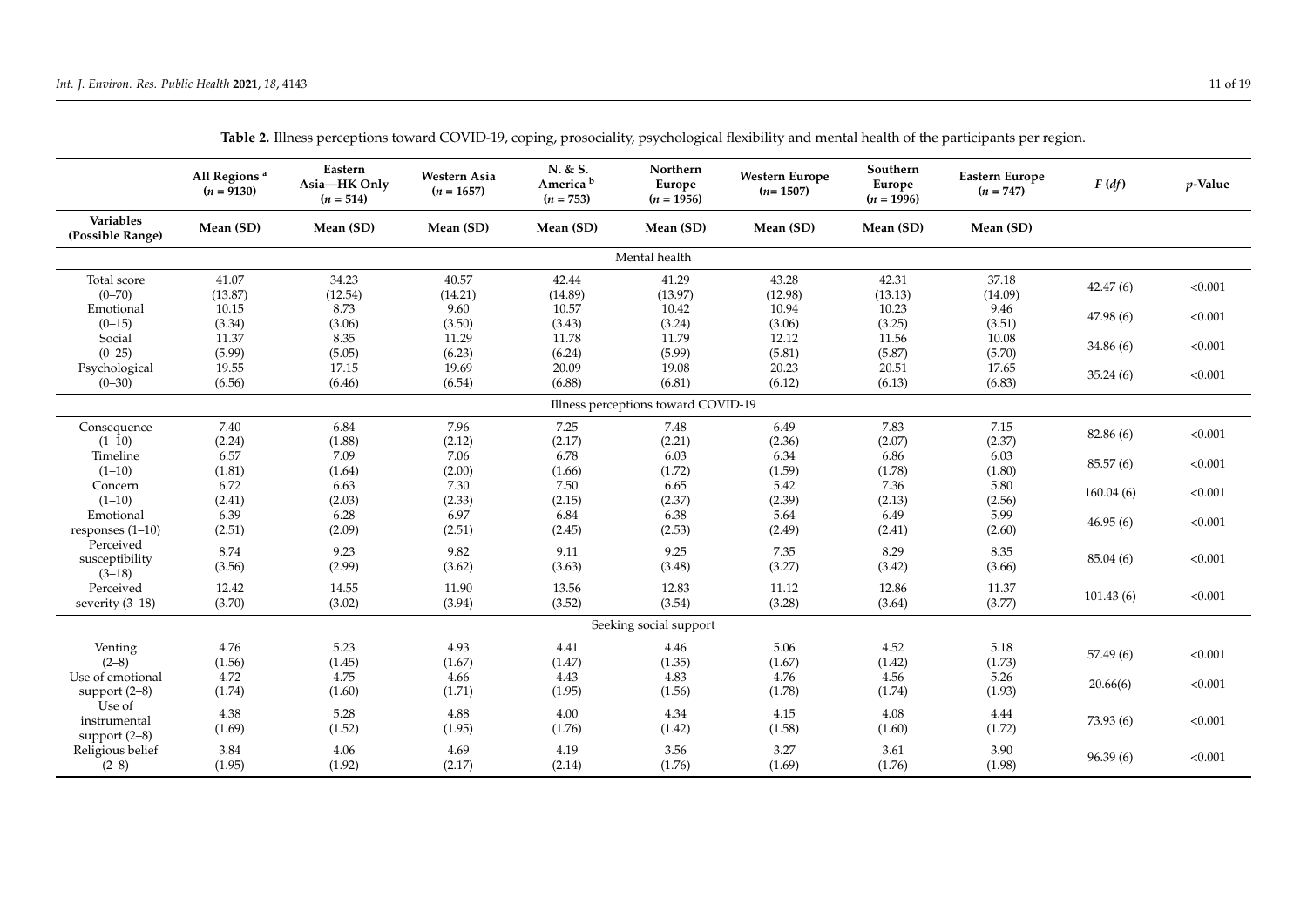| ravit $\mathcal{L}$ . Com.             |                                          |                                        |                              |                                                |                                           |                                     |                                    |                                      |             |            |  |  |
|----------------------------------------|------------------------------------------|----------------------------------------|------------------------------|------------------------------------------------|-------------------------------------------|-------------------------------------|------------------------------------|--------------------------------------|-------------|------------|--|--|
|                                        | All Regions <sup>a</sup><br>$(n = 9130)$ | Eastern<br>Asia-HK Only<br>$(n = 514)$ | Western Asia<br>$(n = 1657)$ | N. & S.<br>America <sup>b</sup><br>$(n = 753)$ | Northern<br><b>Europe</b><br>$(n = 1956)$ | <b>Western Europe</b><br>$(n=1507)$ | Southern<br>Europe<br>$(n = 1996)$ | <b>Eastern Europe</b><br>$(n = 747)$ | F(df)       | $p$ -Value |  |  |
| Variables<br>(Possible Range)          | Mean (SD)                                | Mean (SD)                              | Mean (SD)                    | Mean (SD)                                      | Mean (SD)                                 | Mean (SD)                           | Mean (SD)                          | Mean (SD)                            |             |            |  |  |
| Problem-solving                        |                                          |                                        |                              |                                                |                                           |                                     |                                    |                                      |             |            |  |  |
| Active coping<br>$(2-8)$<br>Planning   | 5.65<br>(1.55)<br>5.57                   | 5.78<br>(1.44)<br>5.90                 | 6.11<br>(1.45)<br>5.54       | 5.32<br>(1.60)<br>5.28                         | 5.51<br>(1.45)<br>5.66                    | 5.27<br>(1.59)<br>5.39              | 5.72<br>(1.53)<br>5.61             | 5.82<br>(1.68)<br>5.80               | 52.84 $(6)$ | < 0.001    |  |  |
| $(2-8)$                                | (1.54)                                   | (1.34)                                 | (1.48)                       | (1.64)                                         | (1.44)                                    | (1.64)                              | (1.56)                             | (1.61)                               | 16.53(6)    | < 0.001    |  |  |
| Avoidance                              |                                          |                                        |                              |                                                |                                           |                                     |                                    |                                      |             |            |  |  |
| Behavioral<br>disengagement<br>$(2-8)$ | 2.86<br>(1.23)                           | 3.40<br>(1.26)                         | 2.99<br>(1.33)               | 2.73<br>(1.25)                                 | 3.06<br>(1.24)                            | 2.62<br>(1.13)                      | 2.69<br>(1.10)                     | 2.73<br>(1.21)                       | 48.51(6)    | < 0.001    |  |  |
| Self-distraction<br>$(2-8)$            | 5.51<br>(1.61)                           | 5.19<br>(1.54)                         | 5.87<br>(1.47)               | 5.87<br>(1.49)                                 | 5.16<br>(1.55)                            | 5.36<br>(1.76)                      | 5.47<br>(1.59)                     | 5.83<br>(1.67)                       | 47.65(6)    | < 0.001    |  |  |
| Substance use<br>$(2-8)$               | 2.60<br>(1.22)                           | 2.69<br>(1.34)                         | 2.37<br>(1.00)               | 2.66<br>(1.41)                                 | 2.82<br>(1.26)                            | 2.64<br>(1.24)                      | 2.37<br>(0.97)                     | 3.00<br>(1.58)                       | 49.09(6)    | < 0.001    |  |  |
| Denial<br>$(2-8)$                      | 2.93<br>(1.32)                           | 2.84<br>(1.16)                         | 3.83<br>(1.50)               | 2.60<br>(1.14)                                 | 2.81<br>(1.15)                            | 2.45<br>(0.95)                      | 2.83<br>(1.25)                     | 2.91<br>(1.44)                       | 199.51(6)   | < 0.001    |  |  |
| Self-blaming<br>$(2-8)$                | 3.46<br>(1.45)                           | 4.34<br>(1.49)                         | 4.11<br>(1.47)               | 3.45<br>(1.70)                                 | 3.64<br>(1.39)                            | 2.83<br>(1.17)                      | 3.06<br>(1.24)                     | 3.24<br>(1.31)                       | 188.61(6)   | < 0.001    |  |  |
|                                        |                                          |                                        |                              |                                                | Positive thinking                         |                                     |                                    |                                      |             |            |  |  |
| Humor $(2-8)$                          | 4.57<br>(1.73)                           | 4.04<br>(1.54)                         | 4.80<br>(1.74)               | 4.05<br>(1.87)                                 | 4.56<br>(1.60)                            | 5.11<br>(1.75)                      | 4.18<br>(1.54)                     | 4.92<br>(1.93)                       | 73.36(6)    | < 0.001    |  |  |
| Positive reframing<br>$(2-8)$          | 5.78<br>(1.62)                           | 5.50<br>(1.45)                         | 6.15<br>(1.56)               | 5.31<br>(1.73)                                 | 5.68<br>(1.52)                            | 6.10<br>(1.62)                      | 5.53<br>(1.63)                     | 5.93<br>(1.64)                       | 48.89(6)    | < 0.001    |  |  |
| Acceptance (2-8)                       | 6.55<br>(1.35)                           | 6.17<br>(1.34)                         | 6.17<br>(1.34)               | 6.51<br>(1.37)                                 | 6.72<br>(1.13)                            | 6.85<br>(1.36)                      | 6.61<br>(1.27)                     | 6.90<br>(1.36)                       | 87.54 (6)   | < 0.001    |  |  |
|                                        |                                          |                                        |                              |                                                | Psychological flexibility                 |                                     |                                    |                                      |             |            |  |  |
| Total score (6-30)                     | 21.83<br>(4.09)                          | 19.43<br>(4.02)                        | 21.15<br>(4.02)              | 21.41<br>(4.58)                                | 22.09<br>(3.85)                           | 22.89<br>(3.97)                     | 22.22<br>(3.89)                    | 21.58<br>(4.16)                      | 62.57(6)    | < 0.001    |  |  |
|                                        |                                          |                                        |                              |                                                | Prosociality                              |                                     |                                    |                                      |             |            |  |  |
| Total score (6–30)                     | 22.85<br>(4.19)                          | 20.72<br>(3.93)                        | 24.38<br>(3.94)              | 23.33<br>(4.25)                                | 21.04<br>(4.29)                           | 23.04<br>(3.66)                     | 23.75<br>(3.76)                    | 22.34<br>(4.31)                      | 152.61(6)   | < 0.001    |  |  |

**Table 2.** *Cont.*

<span id="page-11-0"></span><sup>a</sup> In this study, Eastern Asia included Hong Kong; in Western Asia included Cyprus and Turkey; Northern and Southern America included Colombia and the United States; Northern Europe included The United Kingdom, Finland, Ireland and Latvia; Western Europe included Switzerland, Germany, Austria and France; Southern Europe included Greece, Spain, Italy, Portugal and Montenegro; Eastern Europe included Poland, Romania and Hungary. <sup>b</sup> N. & S. America: Northern and Southern America.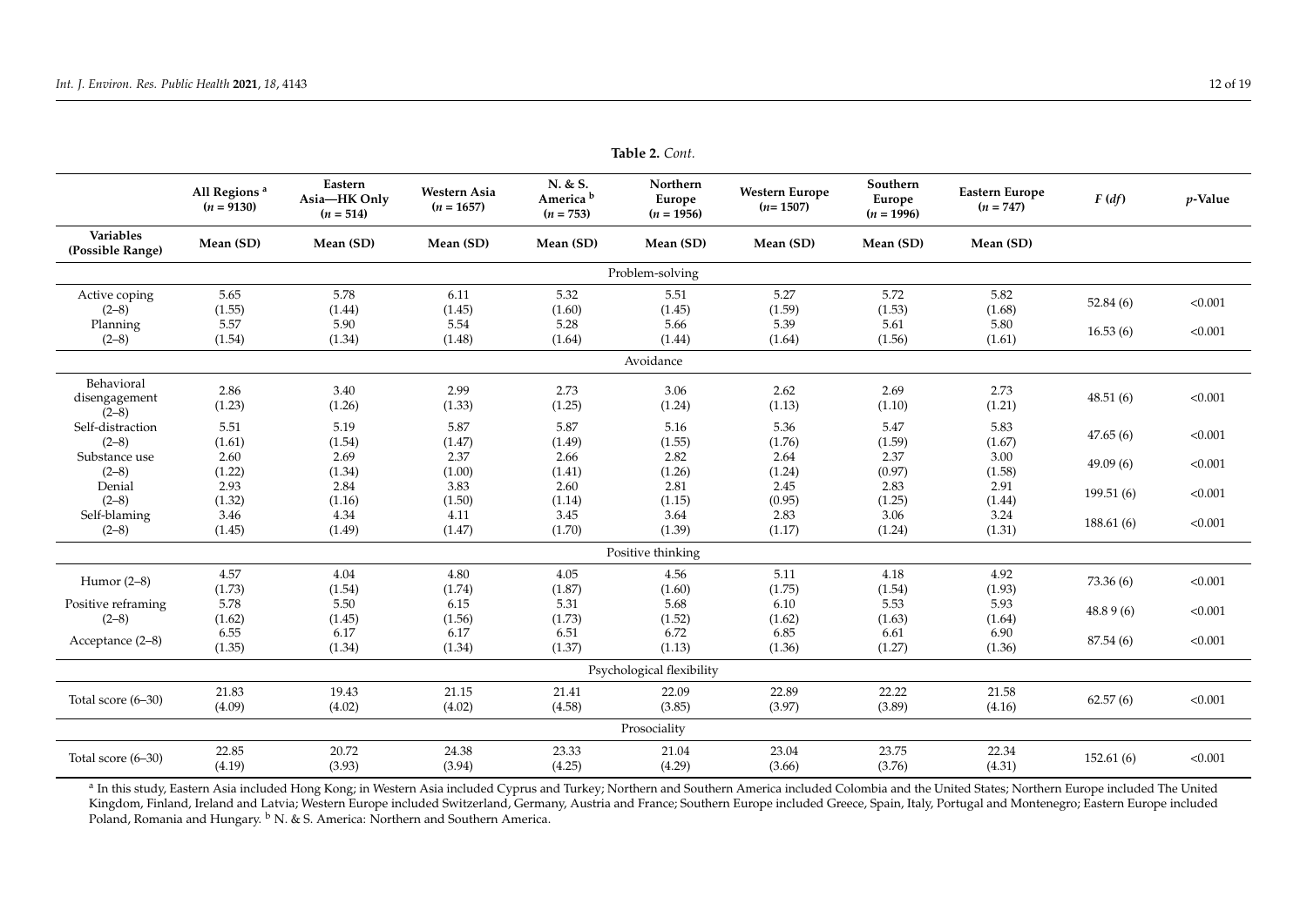| All<br>Regions <sup>a</sup><br>$(n=9130)$                               | Eastern Asia, HK Only<br>$(n = 514)$ |            | Western Asia<br>$(n = 1657)$ |            |               | N. & S.<br>America <sup>b</sup><br>$(n = 753)$ |                  | Northern<br>Europe<br>$(n = 1956)$<br>$(n = 1507)$ |                                                                                                 | Western<br>Europe |                    | Southern<br>Europe<br>$(n = 1996)$ |               | Eastern<br>Europe<br>$(n = 747)$ |
|-------------------------------------------------------------------------|--------------------------------------|------------|------------------------------|------------|---------------|------------------------------------------------|------------------|----------------------------------------------------|-------------------------------------------------------------------------------------------------|-------------------|--------------------|------------------------------------|---------------|----------------------------------|
|                                                                         | $B^c$ (SE)                           | $p$ -Value | $\beta$ (SE)                 | $p$ -Value | $\beta$ (SE)  | $p$ -value                                     | $\beta$ (SE)     | <i>p</i> -Value                                    | $\frac{\beta}{(SE)}$                                                                            | $p$ -Value        | $\beta$ (SE)       | $p$ -Value                         | β<br>(SE)     | <i>p</i> -Value                  |
|                                                                         |                                      |            |                              |            |               |                                                |                  |                                                    | Direct effects from illness perceptions toward COVID-19 (i.e., unstandardized path coefficient) |                   |                    |                                    |               |                                  |
| Seeking social<br>support                                               | 0.12(0.03)                           | < 0.001    | 0.15(0.02)                   | < 0.001    | 0.10(0.02)    | < 0.001                                        | 0.11(0.01)       | < 0.001                                            | 0.20(0.02)                                                                                      | < 0.001           | 0.12(0.01)         | < 0.001                            | 0.21(0.02)    | < 0.001                          |
| Problem-solving                                                         | $-0.04(0.03)$                        | 0.22       | 0.02(0.02)                   | 0.24       | 0.09(0.02)    | < 0.001                                        | 0.04(0.01)       | < 0.001                                            | 0.10(0.02)                                                                                      | < 0.001           | 0.12(0.01)         | < 0.001                            | 0.11(0.03)    | < 0.001                          |
| Avoidance                                                               | 0.10(0.03)                           | < 0.001    | 0.13(0.01)                   | < 0.001    | 0.17(0.02)    | < 0.001                                        | 0.15(0.01)       | < 0.001                                            | 0.14(0.01)                                                                                      | < 0.001           | 0.12(0.01)         | < 0.001                            | 0.15(0.02)    | < 0.001                          |
| Positive thinking                                                       | $-0.02(0.01)$                        | 0.19       | $-0.03(0.01)$                | < 0.001    | $-0.03(0.01)$ | 0.01                                           | $-0.05(0.01)$    | < 0.001                                            | $-0.11(0.01)$                                                                                   | < 0.001           | $-0.05(0.01)$      | < 0.001                            | $-0.02(0.01)$ | 0.033                            |
| Prosociality                                                            | 0.05(0.02)                           | 0.035      | $-0.01(0.01)$                | 0.29       | $-0.03(0.01)$ | 0.016                                          | 0.01(0.01)       | 0.57                                               | 0.01(0.01)                                                                                      | 0.09              | 0.01(0.01)         | 0.81                               | 0.02(0.01)    | < 0.001                          |
| PF <sup>c</sup>                                                         | $-0.12(0.02)$                        | < 0.001    | $-0.10(0.01)$                | < 0.001    | $-0.14(0.02)$ | < 0.001                                        | $-0.12(0.01)$    | < 0.001                                            | $-0.09(0.01)$                                                                                   | < 0.001           | $-0.10(0.01)$      | < 0.001                            | $-0.13(0.02)$ | < 0.001                          |
| Direct effects on mental health (i.e., unstandardized path coefficient) |                                      |            |                              |            |               |                                                |                  |                                                    |                                                                                                 |                   |                    |                                    |               |                                  |
| Seeking social<br>support                                               | 0.19(0.16)                           | 0.043      | 0.41(0.12)                   | < 0.001    | $-0.09(0.14)$ | 0.51                                           | 0.58(0.10)       | < 0.001                                            | 0.41(0.08)                                                                                      | < 0.001           | 1.10(0.20)         | < 0.001                            | 0.38(0.14)    | 0.004                            |
| Problem-solving                                                         | $-0.57(0.66)$                        | 0.39       | 0.08(0.11)                   | 0.49       | 0.18(0.50)    | 0.72                                           | $-0.84(0.28)$    | 0.008                                              | $-0.21(0.11)$                                                                                   | 0.06              | $-0.40(0.29)$      | 0.17                               | $-0.06(0.33)$ | 0.86                             |
| Avoidance                                                               | $-0.68(0.26)$                        | 0.010      | $-0.41(0.20)$                | 0.041      | $-0.74(0.34)$ | 0.03                                           | $-0.72(0.25)$    | 0.003                                              | $-10.02$<br>(0.34)                                                                              | 0.003             | $-30.07$<br>(0.60) | < 0.001                            | $-0.60(0.48)$ | 0.21                             |
| Positive thinking                                                       | 2.83(2.14)                           | 0.19       | 0.57(0.20)                   | 0.005      | 0.70(2.14)    | 0.76                                           | 1.99(0.80)       | 0.013                                              | 0.67(0.20)                                                                                      | < 0.001           | 1.69(0.46)         | < 0.001                            | 1.75(1.40)    | 0.21                             |
| Prosociality                                                            | 0.48(0.22)                           | 0.029      | .66(0.13)                    | < 0.001    | 0.36(0.17)    | 0.030                                          | 0.16(0.10)       | 0.12                                               | 0.30(0.11)                                                                                      | 0.023             | 0.59(0.14)         | < 0.001                            | 0.41(0.16)    | 0.01                             |
| PF <sup>d</sup>                                                         | 1.30(0.28)                           | < 0.001    | 2.43(0.18)                   | < 0.001    | 2.35(0.38)    | < 0.001                                        | 2.45(0.26)       | < 0.001                                            | 2.53(0.26)                                                                                      | < 0.001           | 1.15(0.35)         | 0.001                              | 2.58(0.29)    | < 0.001                          |
| IP <sup>e</sup>                                                         | $-0.09(0.06)$                        | 0.13       | $-0.01(0.03)$                | 0.89       | 0.07(0.10)    | 0.44                                           | 0.10(0.06)       | 0.10                                               | 0.11(0.04)                                                                                      | 0.009             | 0.10(0.07)         | 0.20                               | $-0.04(0.07)$ | 0.55                             |
|                                                                         |                                      |            |                              |            |               |                                                | Indirect effects |                                                    |                                                                                                 |                   |                    |                                    |               |                                  |
| IP $\rightarrow$ SS <sup>f</sup> $\rightarrow$ MH <sup>g</sup>          | 0.03(0.02)                           | 0.06       | 0.06(0.02)                   | 0.002      | $-0.01(0.01)$ | 0.53                                           | 0.07(0.01)       | < 0.001                                            | 0.07(0.02)                                                                                      | < 0.001           | 0.12(0.03)         | < 0.001                            | 0.08(0.03)    | 0.005                            |
| IP $\rightarrow$ PS <sup>h</sup> $\rightarrow$ MH                       | 0.02(0.03)                           | 0.47       | 0.01(0.01)                   | 0.56       | 0.02(0.05)    | 0.72                                           | $-0.04(0.01)$    | 0.009                                              | $-0.02(0.01)$                                                                                   | 0.12              | $-0.08(0.03)$      | 0.16                               | $-0.01(0.03)$ | 0.72                             |
| $IP \rightarrow$ Avoidance<br>$\rightarrow$ MH                          | $-0.07(0.03)$                        | 0.04       | $-0.05(0.03)$                | 0.042      | $-0.13(0.06)$ | 0.035                                          | $-0.14(0.04)$    | 0.002                                              | $-0.12(0.04)$                                                                                   | 0.004             | $-0.32(0.07)$      | < 0.001                            | $-0.13(0.07)$ | 0.07                             |
| $IP \rightarrow PT$ <sup>i</sup> $\rightarrow$ MH                       | $-0.06(0.05)$                        | 0.30       | $-0.02(0.01)$                | 0.038      | $-0.01(0.06)$ | 0.75                                           | $-0.11(0.04)$    | 0.01                                               | $-0.07(0.03)$                                                                                   | 0.015             | $-0.11(0.03)$      | 0.011                              | $-0.05(0.03)$ | 0.14                             |
| $IP \rightarrow$ Prosociaity<br>$\rightarrow$ MH                        | 0.05(0.01)                           | 0.016      | $-0.01(0.01)$                | 0.33       | $-0.01(0.01)$ | 0.08                                           | 0.00(0.00)       | 0.39                                               | 0.00(0.00)                                                                                      | 0.39              | $-0.01(0.01)$      | 0.33                               | 0.10(0.03)    | 0.008                            |
| $IP \rightarrow PF \rightarrow$<br>MH                                   | $-0.15(0.07)$                        | 0.021      | $-0.24(0.03)$                | 0.002      | $-0.33(0.12)$ | 0.02                                           | $-0.29(0.05)$    | 0.002                                              | $-0.25(0.04)$                                                                                   | 0.001             | $-0.16(0.05)$      | 0.008                              | $-0.25(0.05)$ | 0.004                            |
| Total<br>variance $(R^2)$                                               | 0.64                                 |            | 0.56                         |            | 0.67          |                                                | 0.72             |                                                    | 0.66                                                                                            |                   | 0.73               |                                    | 0.72          |                                  |

**Table 3.** Results of unconstrained multiple-group structural equation model by regions.

<span id="page-12-0"></span><sup>a</sup> In this study, Eastern Asia included Hong Kong; in Western Asia included Cyprus and Turkey; Northern and Southern America included Colombia and the United States; Northern Europe included The United Kingdom, Finland, Ireland and Latvia; Western Europe included Switzerland, Germany, Austria and France; Southern Europe included Greece, Spain, Italy, Portugal and Montenegro; Eastern Europe included Poland, Romania and Hungary. <sup>b</sup> N. & S. America: Northern and Southern America. <sup>c</sup> β: Unstandardized beta coefficient. <sup>d</sup> PF: Psychological flexibility. <sup>e</sup> IP: Illness perception toward COVID-19. <sup>f</sup> SS: Seeking social support. <sup>g</sup> MH: Mental health. <sup>h</sup> PS: Problem-solving. <sup>i</sup> PT: Positive thinking.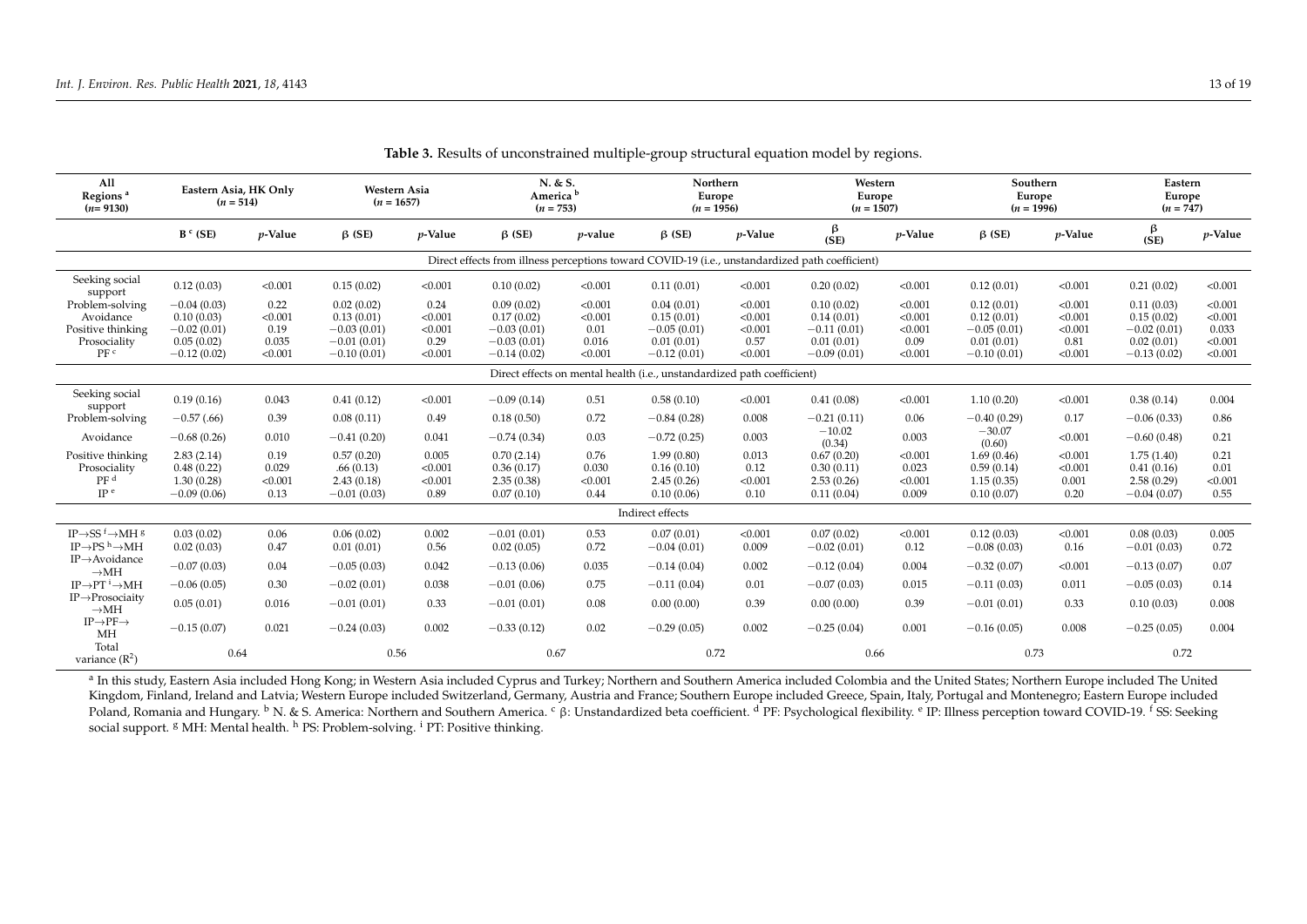## **4. Discussion**

This study presents evidence indicating how coping patterns and mental health outcomes differed across various geographical regions during the early phase of COVID-19 pandemic. Our multiple group SEM analysis highlights the role of psychological flexibility as the only significant factor that mediated the relationship between illness perceptions toward COVID-19 and mental health across all included geographical regions. Indeed, several recent studies conducted in Italy [\[37\]](#page-17-10), the United Kingdom [\[38](#page-17-11)[,39\]](#page-17-12), the United States [\[40](#page-17-13)[–42\]](#page-17-14), and Poland [\[43\]](#page-17-15) have indicated how the facets of psychological flexibility play an important role in mitigating the impacts of the COVID-19 pandemic on mental health [\[37–](#page-17-10)[41,](#page-17-16)[43,](#page-17-15)[44\]](#page-17-17). Of the aforementioned studies, some have further shown that the opposite processes of psychological flexibility, that is, the psychological inflexibility or experiential avoidance were positively associated with parenting stress and family discord [\[44\]](#page-17-17), and moderated the suicidal risk in the context of COVID-19 stressors such as resource constraints and loss arising from the pandemic [\[42\]](#page-17-14). In literature, psychological flexibility has been regarded as a typical model of clinical psychological treatment, comprising the psychological processes related to acceptance, mindfulness and committed actions based on values [\[16,](#page-16-11)[32,](#page-17-5)[45\]](#page-17-18). Meta-analyses of clinical trials have highlighted the positive impacts of fostering psychological flexibility on mental health in clinical population groups such as diabetes [\[46\]](#page-17-19), cancer [\[47\]](#page-17-20), depression [\[48\]](#page-17-21), anxiety spectrum disorders [\[48\]](#page-17-21) and non-clinical population groups [\[49\]](#page-17-22).

By conducting multi-group analyses, we found that despite differences in pandemic situations, social and health care contexts of the geographical regions, psychological flexibility remained as the only robust resilience factor against the adverse mental health impacts arising from COVID-19. Notably, in our study, we found that avoidance also showed a significant mediating role between illness perceptions toward COVID-19 and mental health, but it should not be considered as simply the inverse of psychological flexibility. As suggested by Dawson et al. [\[38\]](#page-17-11), avoidance behaviors are natural human responses to an unknown threat, which can be adaptive in certain contexts (e.g., taking a short break from the sheer volume of COVID-19 related news that creates emotional disturbance [\[50\]](#page-17-23)), but it could be a manifestation of psychological inflexibility if an individual fully engages in avoidance [\[38\]](#page-17-11). To summarize, our findings denote the importance of identifying, developing and evaluating a "trans-diagnostic" approach, that is, a psychotherapeutic intervention adopting the principles of acceptance, mindfulness and/or self-compassion to foster psychological flexibility for managing diverse mental health issues arising from the COVID-19 pandemic [\[51\]](#page-18-0).

The significant mediating effect of seeking social support in the relationship between illness perceptions toward COVID-19 and mental health across most of the studied regions is consistent with recent evidence, supporting that increased social support has been found to protect individuals from developing mental health problems [\[52–](#page-18-1)[54\]](#page-18-2). Social support refers to a series of support measures accessible to an individual through the social relationships with individuals, groups or the larger communities [\[55\]](#page-18-3). In literature, the benefits of social support on protecting individuals from developing mental health problems under COVID-19 has been illustrated [\[56,](#page-18-4)[57\]](#page-18-5). Notably, the mediating role of seeking social support was not found in the participants from Eastern Asia region, which was those from Hong Kong. This result can be explained by the norm that Hong Kong people who most likely grew up under Eastern Asian culture, are less willing to seek explicit social support for dealing with stressful events [\[58\]](#page-18-6). If our sample could include participants from Mainland China so as to increase the representativeness of our samples under the Eastern Asia region, we might have been able to better examine whether social support could play a potential 'protecting' role in the detrimental mental health impacts of COVID-19 across both Western and Asian countries. In addition, no significant association was found between seeking social support and mental health in the Northern and Southern America sample, possibility due to the high levels of COVID-19 restrictions and lockdowns (as indicated by the highest mean score of the OxCGRT Indicator when compared to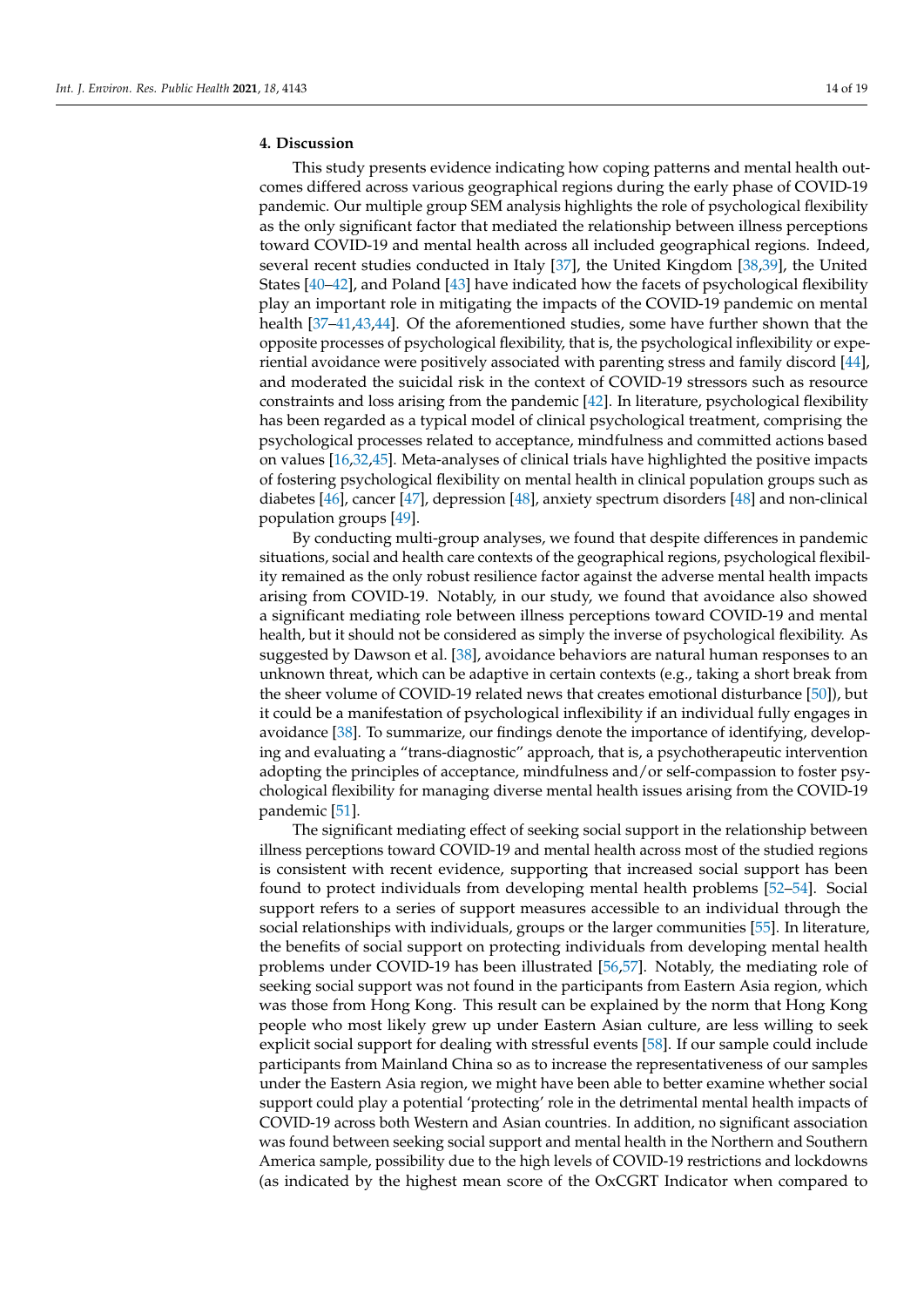that of other regions) during the survey period, meaning people might have encountered difficulties in seeking direct social support from their communities.

The mediating role of prosociality as hypothesized in this study was only partially supported, as such relationship was only found in the Hong Kong and the Eastern Europe samples. In literature, studies have indicated that engaging in various forms of prosocial behaviors (i.e., helping for the benefits of others) would promote emotional well-being, empathy and social connectedness [\[59](#page-18-7)[–61\]](#page-18-8), while such positive impacts could be brought by mechanisms through influencing oxytocin release and reward circuitry system in the brain [\[61](#page-18-8)[–63\]](#page-18-9). Furthermore, transcending self-interest to advance the welfare of others becomes an intrinsic motivation for adhering to public health measures against the COVID-19 spread (e.g., physical distancing measures, wearing a face mask, social isolation rules to protect others from COVID-19, more than that of protecting oneself) [\[64\]](#page-18-10), or to get vaccinated against COVID-19 [\[65,](#page-18-11)[66\]](#page-18-12). It appears that prosociality has not yet been studied and compared across multi-regional samples in the COVID-19 context, as well as outbreaks of other novel infectious diseases and disasters. This implies the need for further cross-country longitudinal studies to better understand the inter-relationships between prosociality and mental health, together with other known psychosocial and environmental factors of the pandemic.

The mediating role of problem-solving was not found in all studied regions, except Northern Europe. Problem-solving is one of the adaptive coping strategies focusing on adapting practical steps to eliminate stress factors or reducing their impacts [\[67\]](#page-18-13). However, the evidence regarding whether problem-solving significantly correlates with mental health outcomes under the context of the COVID-19 pandemic remains mixed [\[30](#page-17-24)[,68](#page-18-14)[–70\]](#page-18-15). The non-significant result could be explained by the uncontrollable spread of the potentially fatal COVID-19, the pandemic context in which people are vulnerable to loneliness, and no effective treatments and vaccines were available at the time of survey implementation. Many people might be triggered by a sense of insecurity and inadequacy, which could be a potential stressor, and went beyond the use of problem-solving as a coping strategy to manage their psychological difficulties.

This study had limitations. Since the online survey was administrated during the early phase of the COVID-19 pandemic (April to June 2020) and the majority of the participating countries were in partial or complete lockdown, we relied on convenience sampling in which participant recruitment was mainly carried out through social networks and various media platforms online. Hence, the representativeness of the sample has been heavily skewed to adults in European countries (i.e., 68% of the total sample). As Hong Kong was the only city out of other Eastern Asian countries or regions which participated in the survey, our findings may have limited generalizability to other Eastern Asian countries and other non-Western regions. Our convenience sampling method might not be able to reach those COVID-19 patients who had been hospitalized or are under treatment and we solely relied on self-reports, hence social desirability and response bias should be taken into account. In addition, when constructing and testing the mediational roles of coping, prosociality and psychological flexibility accounting for the relationship between illness perceptions toward COVID-19 and mental health, we followed the theoretical bases derived from the Common Sense Model of Self-Regulation for selecting and analyzing latent variables as predictors, mediators and outcomes, hence using cross-sectional data may mean we are unable to draw robust conclusions regarding the directionality of the aforementioned constructs. In each studied region, the variance to mental health contributed by psychological flexibility, prosociality and various significant coping factors ranged from 56% to 73%, but there could be other explanatory variables, such as other coping factors and self-regulatory resources, which had been missed in our study. Even though our model adjusted for sociodemographic variables and the OxCGRT indicators, the possibility of other contextual factors affecting one's mental health, such as race, ethnicity, COVID-19 related morbidity and mortality outcomes, as well as social welfare systems across countries, cannot be ruled out.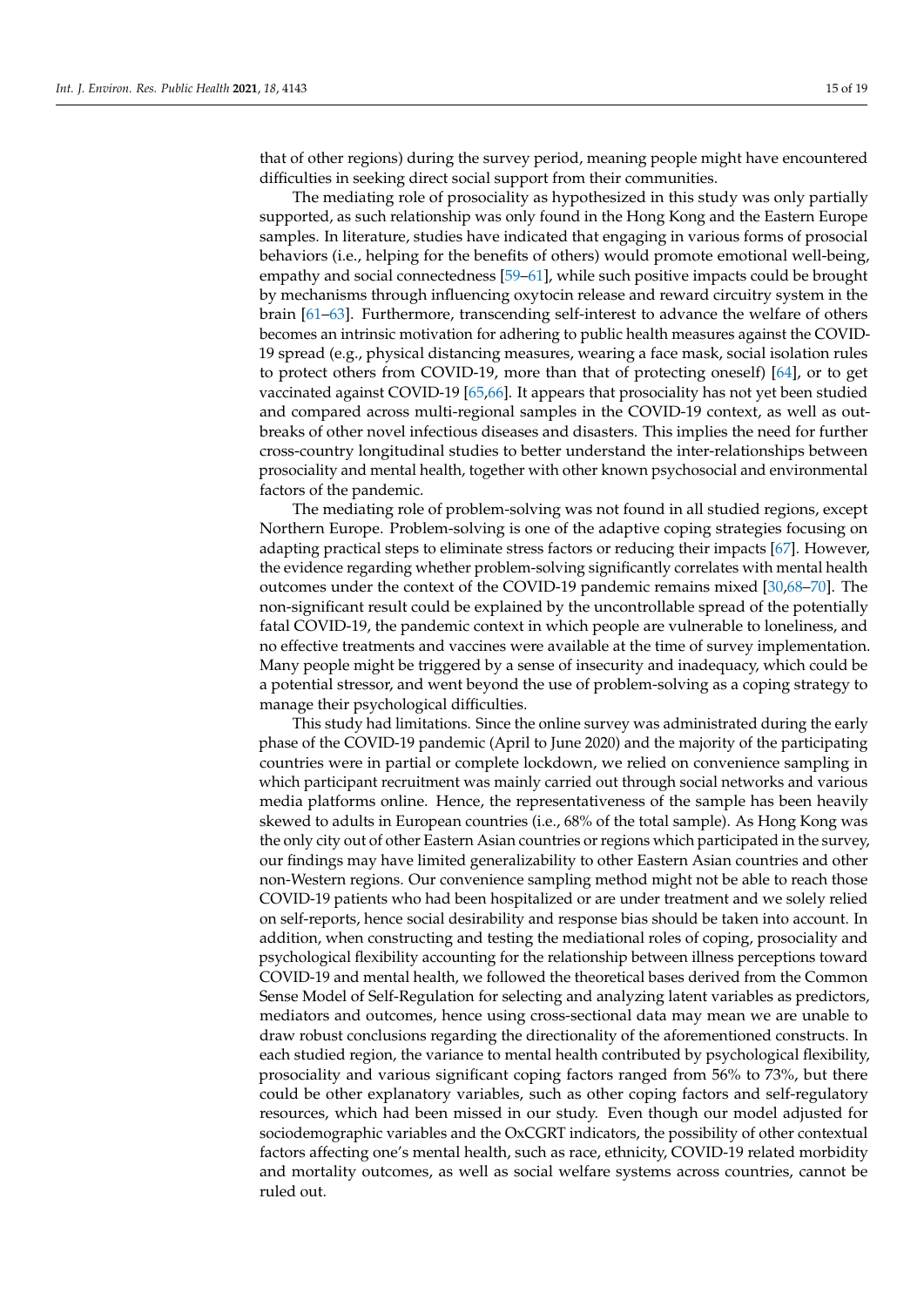## **5. Conclusions**

This large-scale cross-sectional survey examined how psychological flexibility, prosociality and coping mediated the impact of illness perceptions toward COVID-19 on mental health across seven geographical regions during the early phase of the pandemic. The findings pave important ways for the development of mental health interventions in navigating the current global health crisis. It is not surprising to see that people from different countries and regions exhibited different coping patterns, but they all shared the common ground in which fostering psychological flexibility played a key role in strengthening resilience. Perhaps, to support people across the globe in adapting to forthcoming COVID-19 or post-COVID-19 situational challenges, our primary health care efforts should shift to focus on fostering psychological flexibility, whether in addressing mental health needs as they arise within an individual, equipping groups (e.g., health care professionals) with skills that may foster resilience, or promoting psychological health in the broader population. One of the strategic goals determined by the World Health Organization (WHO) Special Initiative for Mental Health is the aim to increase quality and affordable community-based mental health care services for 100 million more people by 2023, so as to reduce health inequalities [\[71\]](#page-18-16). In addition, a recent report which summarized international experiences in the mental health response to COVID-19 has found that telehealth may soon become a core component in mental health services [\[72\]](#page-18-17). Hence, to maximize the reach of the psychotherapeutic interventions targeting psychological flexibility, various remote formats, such as social media platforms, mobile applications, or videoconferencing, should be adopted.

**Author Contributions:** Y.Y.C., A.T.G., M.K. and A.P.K. conceived the study. Y.Y.C. wrote the first draft of the manuscript. The statistical analyses were performed by Y.Y.C. All authors contributed to the data collection, data analysis, interpretation of results and critical revision of the manuscript. All authors have read and agreed to the published version of the manuscript.

**Funding:** The study was supported by the Seeding Research Fund, The Nethersole School of Nursing, Faculty of Medicine, The Chinese University of Hong Kong.

**Institutional Review Board Statement:** The ethics approval of the study was obtained from the Cyprus National Bioethics Committee (EEBK EΠ 2020.01.60). All the participating countries in the COVID-19 IMPACT study obtained ethics approval from their corresponding ethic committees of the universities or governmental institutions and followed a standard protocol to conduct sampling, surveying, and data management. All procedures performed in this study involving human participants were in accordance with the 1964 Helsinki declaration and its later amendment.

**Informed Consent Statement:** Informed consent was obtained from all subjects involved in the study.

**Data Availability Statement:** The datasets used and/or analyzed during the current study are available from the corresponding author on reasonable request.

**Acknowledgments:** We would like to acknowledge the support from all the study participants, who donated their valuable time within the crisis period of the COVID-19 pandemic. We also thank Kaichow Choi, Senior Research Fellow and Statistician from The Nethersole Nursing of Nursing, Faculty of Medicine, The Chinese University of Hong Kong, for his expert advice on statistical analysis.

**Conflicts of Interest:** The authors declare no conflict of interest.

## **References**

- <span id="page-15-0"></span>1. Arora, T.; Grey, I.; Östlundh, L.; Lam, K.B.H.; Omar, O.M.; Arnone, D. The prevalence of psychological consequences of COVID-19: A systematic review and meta-analysis of observational studies. *J. Health Psychol.* **2020**, 1–20. [\[CrossRef\]](http://doi.org/10.1177/1359105320966639) [\[PubMed\]](http://www.ncbi.nlm.nih.gov/pubmed/33118376)
- <span id="page-15-1"></span>2. Wu, T.; Jia, X.; Shi, H.; Niu, J.; Yin, X.; Xie, J.; Wang, X. Prevalence of mental health problems during the COVID-19 pandemic: A systematic review and meta-analysis. *J. Affect. Disord.* **2021**, *281*, 91–98. [\[CrossRef\]](http://doi.org/10.1016/j.jad.2020.11.117) [\[PubMed\]](http://www.ncbi.nlm.nih.gov/pubmed/33310451)
- <span id="page-15-2"></span>3. Asmundson, G.J.G.; Paluszek, M.M.; Landry, C.A.; Rachor, G.S.; McKay, D.; Taylor, S. Do pre-existing anxiety-related and mood disorders differentially impact COVID-19 stress responses and coping? *J. Anxiety Disord.* **2020**, *74*, 102271. [\[CrossRef\]](http://doi.org/10.1016/j.janxdis.2020.102271) [\[PubMed\]](http://www.ncbi.nlm.nih.gov/pubmed/32673930)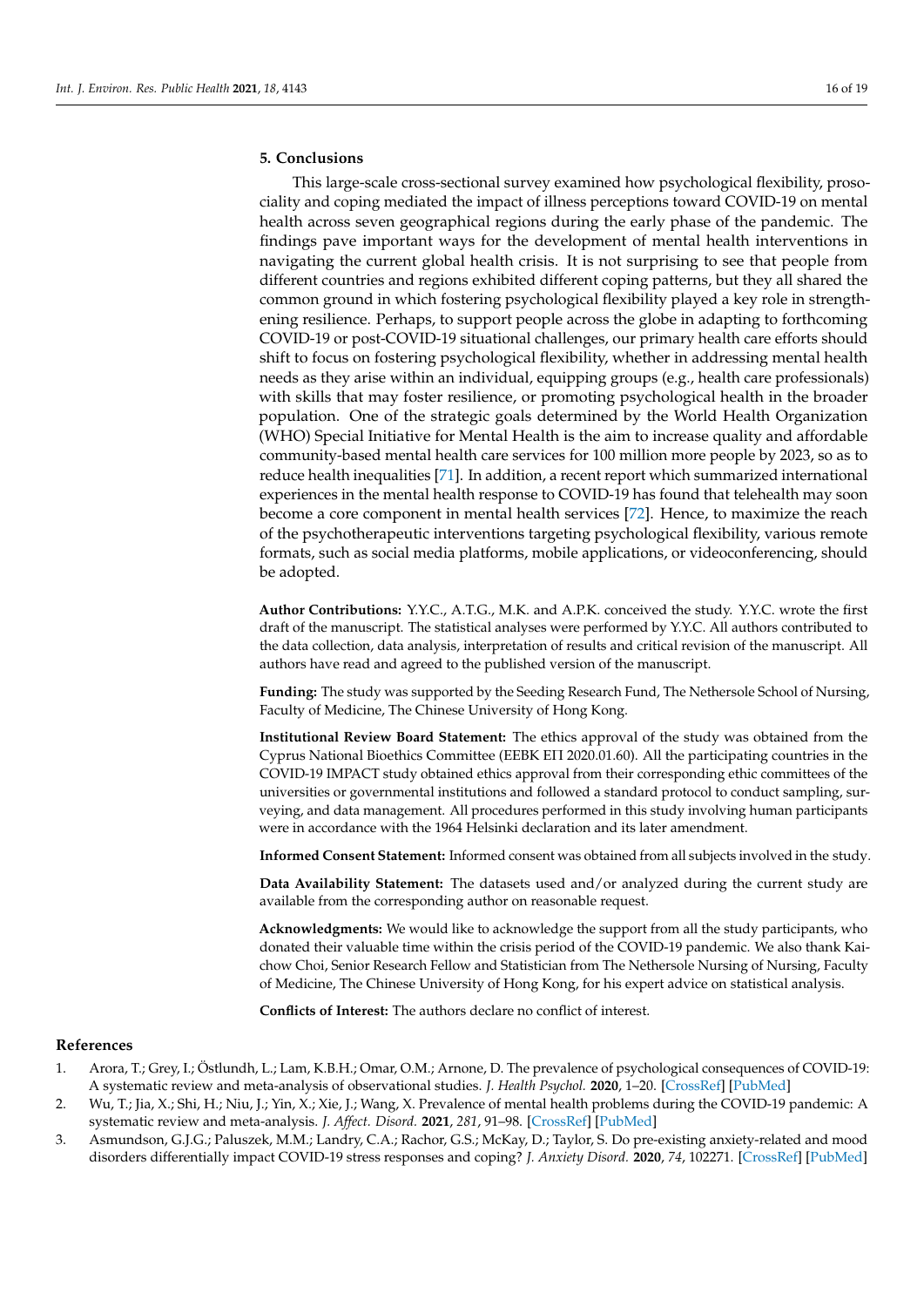- <span id="page-16-0"></span>4. Krishnamoorthy, Y.; Nagarajan, R.; Saya, G.K.; Menon, V. Prevalence of psychological morbidities among general population, healthcare workers and COVID-19 patients amidst the COVID-19 pandemic: A systematic review and meta-analysis. *Psychiatry Res.* **2020**, *293*, 113382. [\[CrossRef\]](http://doi.org/10.1016/j.psychres.2020.113382)
- <span id="page-16-1"></span>5. Cénat, J.M.; Blais-Rochette, C.; Kokou-Kpolou, C.K.; Noorishad, P.-G.; Mukunzi, J.N.; McIntee, S.-E.; Dalexis, R.D.; Goulet, M.-A.; Labelle, P.R. Prevalence of symptoms of depression, anxiety, insomnia, posttraumatic stress disorder, and psychological distress among populations affected by the COVID-19 pandemic: A systematic review and meta-analysis. *Psychiatry Res.* **2021**, *295*, 113599. [\[CrossRef\]](http://doi.org/10.1016/j.psychres.2020.113599)
- 6. Salari, N.; Khazaie, H.; Hosseinian-Far, A.; Khaledi-Paveh, B.; Kazeminia, M.; Mohammadi, M.; Shohaimi, S.; Daneshkhah, A.; Eskandari, S. The prevalence of stress, anxiety and depression within front-line healthcare workers caring for COVID-19 patients: A systematic review and meta-regression. *Hum. Resour. Health* **2020**, *18*, 100. [\[CrossRef\]](http://doi.org/10.1186/s12960-020-00544-1)
- <span id="page-16-2"></span>7. Muller, A.E.; Hafstad, E.V.; Himmels, J.P.W.; Smedslund, G.; Flottorp, S.; Stensland, S.Ø.; Stroobants, S.; Van de Velde, S.; Vist, G.E. The mental health impact of the Covid-19 pandemic on healthcare workers, and interventions to help them: A rapid systematic review. *Psychiatry Res.* **2020**, *293*, 113441. [\[CrossRef\]](http://doi.org/10.1016/j.psychres.2020.113441)
- <span id="page-16-3"></span>8. Huberfeld, N.; Gordon, S.H.; Jones, D.K. Federalism complicates the response to the COVID-19 health and economic crisis: What can be done? *J. Health Polit. Policy Law* **2020**, *45*, 951–965. [\[CrossRef\]](http://doi.org/10.1215/03616878-8641493)
- <span id="page-16-4"></span>9. Gordon, S.H.; Huberfeld, N.; Jones, D.K. What federalism means for the US response to coronavirus disease 2019. *JAMA Health Forum* **2020**, *1*, e200510. [\[CrossRef\]](http://doi.org/10.1001/jamahealthforum.2020.0510)
- <span id="page-16-5"></span>10. Desson, Z.; Lambertz, L.; Peters, J.W.; Falkenbach, M.; Kauer, L. Europe's Covid-19 outliers: German, Austrian and Swiss policy responses during the early stages of the 2020 pandemic. *Health Policy Technol.* **2020**, *9*, 405–418. [\[CrossRef\]](http://doi.org/10.1016/j.hlpt.2020.09.003)
- <span id="page-16-6"></span>11. Han, E.; Tan, M.M.J.; Turk, E.; Sridhar, D.; Leung, G.M.; Shibuya, K.; Asgari, N.; Oh, J.; García-Basteiro, A.L.; Hanefeld, J.; et al. Lessons learnt from easing COVID-19 restrictions: An analysis of countries and regions in Asia Pacific and Europe. *Lancet* **2020**, *396*, 1525–1534. [\[CrossRef\]](http://doi.org/10.1016/S0140-6736(20)32007-9)
- <span id="page-16-7"></span>12. Tso, R.V.; Cowling, B.J. Importance of Face Masks for COVID-19: A call for effective public education. *Clin. Infec. Dis.* **2020**, *71*, 2195–2198. [\[CrossRef\]](http://doi.org/10.1093/cid/ciaa593)
- <span id="page-16-8"></span>13. Allel, K.; Tapia-Muñoz, T.; Morris, W. Country-level factors associated with the early spread of COVID-19 cases at 5, 10 and 15 days since the onset. *Glob. Public Health* **2020**, *15*, 1589–1602. [\[CrossRef\]](http://doi.org/10.1080/17441692.2020.1814835)
- <span id="page-16-9"></span>14. Hagger, M.S.; Orbell, S. The common sense model of illness self-regulation: A conceptual review and proposed extended model. *Health Psychol. Rev.* **2021**, 1–31. [\[CrossRef\]](http://doi.org/10.1080/17437199.2021.1878050)
- <span id="page-16-10"></span>15. Hagger, M.S.; Koch, S.; Chatzisarantis, N.L.D.; Orbell, S. The common sense model of self-regulation: Meta-analysis and test of a process model. *Psychol. Bull.* **2017**, *143*, 1117–1154. [\[CrossRef\]](http://doi.org/10.1037/bul0000118)
- <span id="page-16-11"></span>16. Kashdan, T.B.; Rottenberg, J. Psychological flexibility as a fundamental aspect of health. *Clin. Psychol. Rev.* **2010**, *30*, 865–878. [\[CrossRef\]](http://doi.org/10.1016/j.cpr.2010.03.001)
- <span id="page-16-12"></span>17. Caprara, G.V.; Alessandri, G.; Eisenberg, N. Prosociality: The contribution of traits, values, and self-efficacy beliefs. *J. Pers. Soc. Psychol.* **2012**, *102*, 1289–1303. [\[CrossRef\]](http://doi.org/10.1037/a0025626)
- <span id="page-16-13"></span>18. Chong, Y.Y.; Chien, W.; Cheng, H.Y.; Kassianos, A.; Gloster, A.; Karekla, M. Can psychological flexibility and prosociality mitigate illness perceptions toward COVID-19 on mental health? A cross-sectional study among Hong Kong adults. *Glob. Health* **2021**, *17*, 43. [\[CrossRef\]](http://doi.org/10.1186/s12992-021-00692-6)
- <span id="page-16-14"></span>19. Adamson, M.M.; Phillips, A.; Seenivasan, S.; Martinez, J.; Grewal, H.; Kang, X.; Coetzee, J.; Luttenbacher, I.; Jester, A.; Harris, O.A.; et al. International prevalence and correlates of psychological stress during the global COVID-19 pandemic. *Int. J. Environ. Res. Public Health* **2020**, *17*, 9248. [\[CrossRef\]](http://doi.org/10.3390/ijerph17249248)
- 20. Faulkner, J.; O'Brien, W.J.; McGrane, B.; Wadsworth, D.; Batten, J.; Askew, C.D.; Badenhorst, C.; Byrd, E.; Coulter, M.; Draper, N.; et al. Physical activity, mental health and well-being of adults during initial COVID-19 containment strategies: A multi-country cross-sectional analysis. *J. Sci. Med. Sport* **2021**, *24*, 320–326. [\[CrossRef\]](http://doi.org/10.1016/j.jsams.2020.11.016)
- 21. Généreux, M.; Schluter, P.J.; Hung, K.K.C.; Wong, C.S.; Mok, C.P.Y.; O'sullivan, T.; David, M.D.; Carignan, M.-E.; Blouin-Genest, G.; Champagne-Poirier, O.; et al. One virus, four continents, eight countries: An interdisciplinary and international study on the psychosocial impacts of the covid-19 pandemic among adults. *Int. J. Environ. Res. Public Health* **2020**, *17*, 8390. [\[CrossRef\]](http://doi.org/10.3390/ijerph17228390) [\[PubMed\]](http://www.ncbi.nlm.nih.gov/pubmed/33202706)
- <span id="page-16-15"></span>22. Bartoszek, A.; Walkowiak, D.; Bartoszek, A.; Kardas, G. Mental well-being (depression, loneliness, insomnia, daily life fatigue) during COVID-19 related home-confinement—A study from Poland. *Int. J. Environ. Res. Public Health* **2020**, *17*, 7417. [\[CrossRef\]](http://doi.org/10.3390/ijerph17207417) [\[PubMed\]](http://www.ncbi.nlm.nih.gov/pubmed/33053787)
- <span id="page-16-16"></span>23. Gloster, A.T.; Lamnisos, D.; Lubenko, J.; Presti, G.; Squatrito, V.; Constantinou, M.; Nicolaou, C.; Papacostas, S.; Aydin, G.; Chong, Y.Y.; et al. Impact of COVID-19 pandemic on mental health: An international study. *PLoS ONE* **2020**, *15*, e0244809. [\[CrossRef\]](http://doi.org/10.1371/journal.pone.0244809) [\[PubMed\]](http://www.ncbi.nlm.nih.gov/pubmed/33382859)
- <span id="page-16-17"></span>24. Chong, Y.Y.; Chien, W.T.; Cheng, H.Y.; Chow, K.M.; Kassianos, A.P.; Karekla, M.; Gloster, A. The role of illness perceptions, coping, and self-efficacy on adherence to precautionary measures for COVID-19. *Int. J. Environ. Res. Public Health* **2020**, *17*, 6540. [\[CrossRef\]](http://doi.org/10.3390/ijerph17186540) [\[PubMed\]](http://www.ncbi.nlm.nih.gov/pubmed/32911779)
- <span id="page-16-18"></span>25. Lamers, S.M.A.; Westerhof, G.J.; Bohlmeijer, E.T.; Ten Klooster, P.M.; Keyes, C.L.M. Evaluating the psychometric properties of the Mental Health Continuum-Short Form (MHC-SF). *J. Clin. Psychol.* **2011**, *67*, 99–110. [\[CrossRef\]](http://doi.org/10.1002/jclp.20741)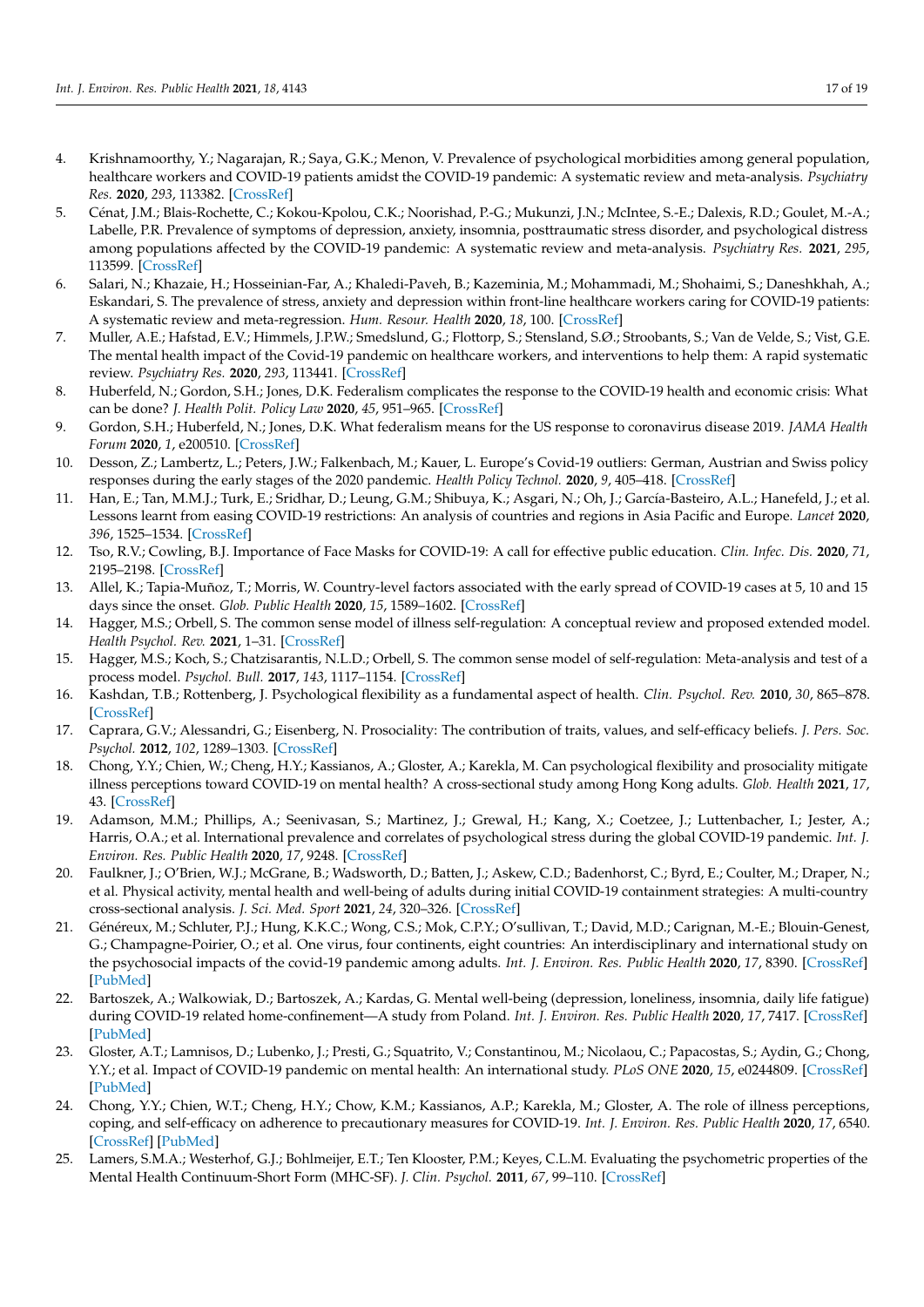- <span id="page-17-0"></span>26. Guo, C.; Tomson, G.; Guo, J.; Li, X.; Keller, C.; Söderqvist, F. Psychometric evaluation of the Mental Health Continuum-Short Form (MHC-SF) in Chinese adolescents—A methodological study. *Health Qual. Life Outcomes* **2015**, *13*, 198. [\[CrossRef\]](http://doi.org/10.1186/s12955-015-0394-2) [\[PubMed\]](http://www.ncbi.nlm.nih.gov/pubmed/26651829)
- <span id="page-17-1"></span>27. Broadbent, E.; Wilkes, C.; Koschwanez, H.; Weinman, J.; Norton, S.; Petrie, K.J. A systematic review and meta-analysis of the Brief Illness Perception Questionnaire. *Health Psychol.* **2015**, *30*, 1361–1385. [\[CrossRef\]](http://doi.org/10.1080/08870446.2015.1070851)
- <span id="page-17-2"></span>28. Rosenstock, I.M.; Strecher, V.J.; Becker, M.H. Social learning theory and the health belief model. *Health Educ. Q.* **1988**, *15*, 175–183. [\[CrossRef\]](http://doi.org/10.1177/109019818801500203)
- <span id="page-17-3"></span>29. Baumstarck, K.; Alessandrini, M.; Hamidou, Z.; Auquier, P.; Leroy, T.; Boyer, L. Assessment of coping: A new French four-factor structure of the brief COPE inventory. *Health Qual. Life Outcomes* **2017**, *15*, 8. [\[CrossRef\]](http://doi.org/10.1186/s12955-016-0581-9)
- <span id="page-17-24"></span>30. Chew, Q.H.; Chia, F.L.-A.; Ng, W.K.; Lee, W.C.I.; Tan, P.L.L.; Wong, C.S.; Puah, S.H.; Shelat, V.G.; Seah, E.-J.D.; Huey, C.W.T.; et al. Perceived stress, stigma, traumatic stress levels and coping responses amongst residents in training across multiple specialties during COVID-19 pandemic—A longitudinal study. *Int. J. Environ. Res. Public Health* **2020**, *17*, 6572. [\[CrossRef\]](http://doi.org/10.3390/ijerph17186572)
- <span id="page-17-4"></span>31. Marguerite, S.; Laurent, B.; Marine, A.; Tanguy, L.; Karine, B.; Pascal, A.; Xavier, Z. Actor-partner interdependence analysis in depressed patient-caregiver dyads: Influence of emotional intelligence and coping strategies on anxiety and depression. *Psychiatry Res.* **2017**, *258*, 396–401. [\[CrossRef\]](http://doi.org/10.1016/j.psychres.2017.08.082) [\[PubMed\]](http://www.ncbi.nlm.nih.gov/pubmed/28890228)
- <span id="page-17-5"></span>32. Hayes, S.C. *Acceptance and Commitment Therapy: The Process and Practice of Mindful Change*, 2nd ed.; Guilford Press: New York, NY, USA, 2012.
- <span id="page-17-6"></span>33. Villanueva, J.; Meyer, A.H.; Rinner, M.T.B.; Firsching, V.J.; Benoy, C.; Brogli, S.; Walter, M.; Bader, K.; Gloster, A.T. "Choose change": Design and methods of an acceptance and commitment therapy effectiveness trial for transdiagnostic treatment-resistant patients. *BMC Psychiatry* **2019**, *19*, 173. [\[CrossRef\]](http://doi.org/10.1186/s12888-019-2109-4) [\[PubMed\]](http://www.ncbi.nlm.nih.gov/pubmed/31182051)
- <span id="page-17-7"></span>34. Caprara, G.V.; Steca, P.; Zelli, A.; Capanna, C. A new scale for measuring adults' prosocialness. *Eur. J. Psychol. Assess.* **2005**, *21*, 77–89. [\[CrossRef\]](http://doi.org/10.1027/1015-5759.21.2.77)
- <span id="page-17-8"></span>35. Hale, T.; Petherick, A.; Phillips, T.; Webster, S. Variation in government responses to COVID-19. In *Blavatnik School of Government Working Paper*; University of Oxford: Oxford, UK, 2020; Volume 31, p. 2020-11.
- <span id="page-17-9"></span>36. United Nations, Department of Economic and Social Affairs, Population Division. World Population Prospects 2019, Volume II: Demographic Profiles (ST/ESA/SER.A/427). 2019. Available online: [https://population.un.org/wpp/Publications/Files/WPP2](https://population.un.org/wpp/Publications/Files/WPP2019_Volume-II-Demographic-Profiles.pdf) [019\\_Volume-II-Demographic-Profiles.pdf](https://population.un.org/wpp/Publications/Files/WPP2019_Volume-II-Demographic-Profiles.pdf) (accessed on 20 March 2021).
- <span id="page-17-10"></span>37. Pakenham, K.I.; Landi, G.; Boccolini, G.; Furlani, A.; Grandi, S.; Tossani, E. The moderating roles of psychological flexibility and inflexibility on the mental health impacts of COVID-19 pandemic and lockdown in Italy. *J. Contextual Behav. Sci.* **2020**, *17*, 109–118. [\[CrossRef\]](http://doi.org/10.1016/j.jcbs.2020.07.003)
- <span id="page-17-11"></span>38. Dawson, D.L.; Golijani-Moghaddam, N. COVID-19: Psychological flexibility, coping, mental health, and wellbeing in the UK during the pandemic. *J. Contextual Behav. Sci.* **2020**, *17*, 126–134. [\[CrossRef\]](http://doi.org/10.1016/j.jcbs.2020.07.010)
- <span id="page-17-12"></span>39. McCracken, L.M.; Badinlou, F.; Buhrman, M.; Brocki, K.C. The role of psychological flexibility in the context of COVID-19: Associations with depression, anxiety, and insomnia. *J. Contextual Behav. Sci.* **2021**, *19*, 28–35. [\[CrossRef\]](http://doi.org/10.1016/j.jcbs.2020.11.003)
- <span id="page-17-13"></span>40. Kroska, E.B.; Roche, A.I.; Adamowicz, J.L.; Stegall, M.S. Psychological flexibility in the context of COVID-19 adversity: Associations with distress. *J. Contextual Behav. Sci.* **2020**, *18*, 28–33. [\[CrossRef\]](http://doi.org/10.1016/j.jcbs.2020.07.011)
- <span id="page-17-16"></span>41. Peltz, J.S.; Daks, J.S.; Rogge, R.D. Mediators of the association between COVID-19-related stressors and parents' psychological flexibility and inflexibility: The roles of perceived sleep quality and energy. *J. Contextual Behav. Sci.* **2020**, *17*, 168–176. [\[CrossRef\]](http://doi.org/10.1016/j.jcbs.2020.07.001)
- <span id="page-17-14"></span>42. Crasta, D.; Daks, J.S.; Rogge, R.D. Modeling suicide risk among parents during the COVID-19 pandemic: Psychological inflexibility exacerbates the impact of COVID-19 stressors on interpersonal risk factors for suicide. *J. Contextual Behav. Sci.* **2020**, *18*, 117–127. [\[CrossRef\]](http://doi.org/10.1016/j.jcbs.2020.09.003)
- <span id="page-17-15"></span>43. Wielgus, B.; Urban, W.; Patriak, A.; Cichocki, Ł. Examining the associations between psychological flexibility, mindfulness, psychosomatic functioning, and anxiety during the COVID-19 pandemic: A path analysis. *Int. J. Environ. Res. Public Health* **2020**, *17*, 8764. [\[CrossRef\]](http://doi.org/10.3390/ijerph17238764)
- <span id="page-17-17"></span>44. Daks, J.S.; Peltz, J.S.; Rogge, R.D. Psychological flexibility and inflexibility as sources of resiliency and risk during a pandemic: Modeling the cascade of COVID-19 stress on family systems with a contextual behavioral science lens. *J. Contextual Behav. Sci.* **2020**, *18*, 16–27. [\[CrossRef\]](http://doi.org/10.1016/j.jcbs.2020.08.003)
- <span id="page-17-18"></span>45. Gloster, A.T.; Karekla, M. A multi-level, multi-method approach to testing and refining intervention targets. In *Beyond the DSM*; Hayes, S., Hofmann, S., Eds.; New Harbinger: Oakland, CA, USA, 2020.
- <span id="page-17-19"></span>46. Ngan, H.Y.; Chong, Y.Y.; Chien, W.T. Effects of mindfulness- and acceptance-based interventions on diabetes distress and glycaemic level in people with type 2 diabetes: Systematic review and meta-analysis. *Diabet. Med.* **2021**, e14525. [\[CrossRef\]](http://doi.org/10.1111/dme.14525)
- <span id="page-17-20"></span>47. Li, H.; Wong, C.L.; Jin, X.; Chen, J.; Chong, Y.Y.; Bai, Y. Effects of Acceptance and Commitment Therapy on health-related outcomes for patients with advanced cancer: A systematic review. *Int. J. Nurs. Stud.* **2021**, *115*, 103876. [\[CrossRef\]](http://doi.org/10.1016/j.ijnurstu.2021.103876)
- <span id="page-17-21"></span>48. Gloster, A.T.; Walder, N.; Levin, M.E.; Twohig, M.P.; Karekla, M. The empirical status of acceptance and commitment therapy: A review of meta-analyses. *J. Contextual Behav. Sci.* **2020**, *18*, 181–192. [\[CrossRef\]](http://doi.org/10.1016/j.jcbs.2020.09.009)
- <span id="page-17-22"></span>49. French, K.; Golijani-Moghaddam, N.; Schröder, T. What is the evidence for the efficacy of self-help acceptance and commitment therapy? A systematic review and meta-analysis. *J. Contextual Behav. Sci.* **2017**, *6*, 360–374. [\[CrossRef\]](http://doi.org/10.1016/j.jcbs.2017.08.002)
- <span id="page-17-23"></span>50. Chong, Y.Y.; Cheng, H.Y.; Chan, H.Y.L.; Chien, W.T.; Wong, S.Y.S. COVID-19 pandemic, infodemic and the role of eHealth literacy. *Int. J. Nurs. Stud.* **2020**, *108*, 103644. [\[CrossRef\]](http://doi.org/10.1016/j.ijnurstu.2020.103644)